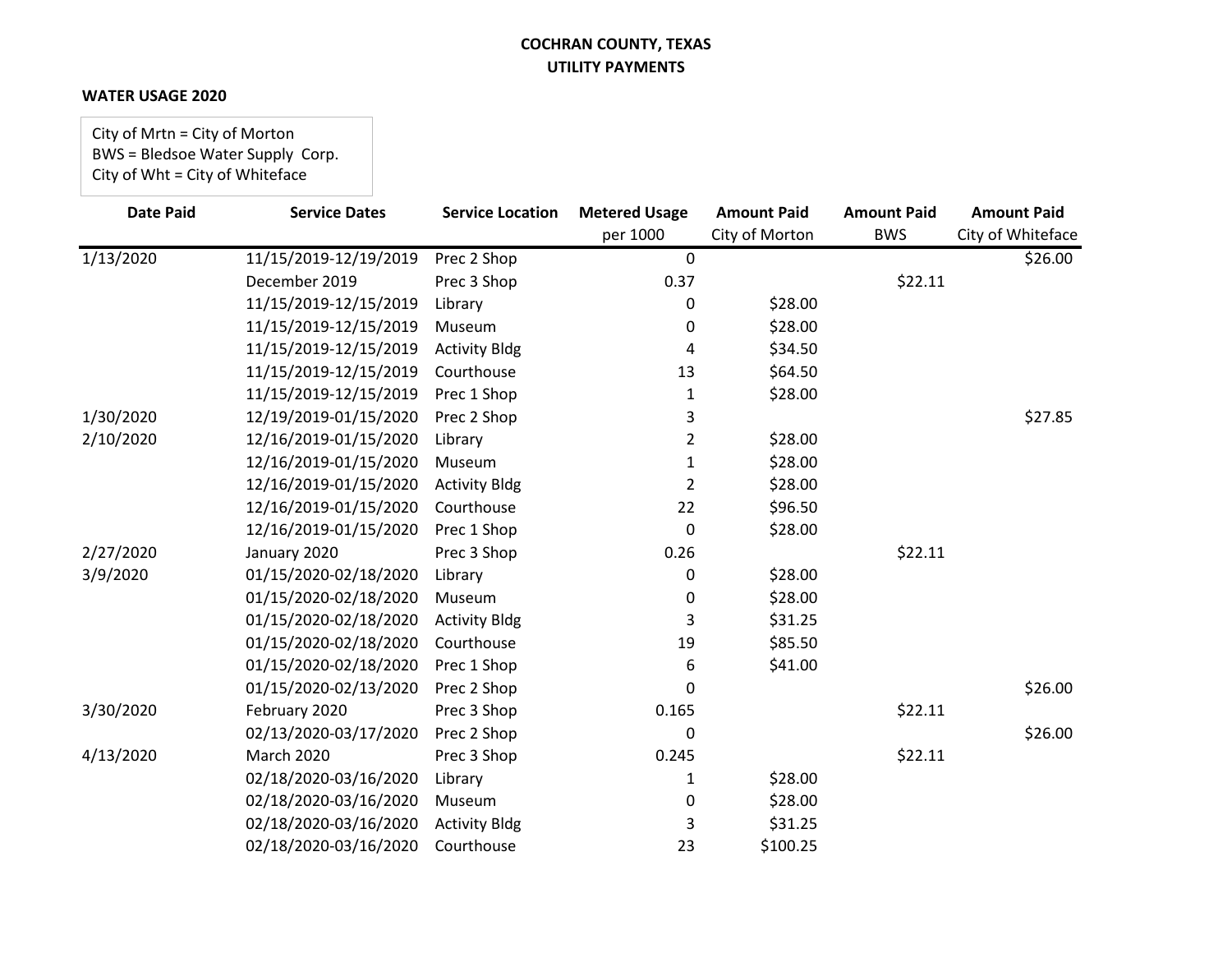#### **WATER USAGE 2020**

City of Mrtn = City of Morton BWS = Bledsoe Water Supply Corp. City of Wht = City of Whiteface

| <b>Date Paid</b> | <b>Service Dates</b>  | <b>Service Location</b> | <b>Metered Usage</b> | <b>Amount Paid</b> | <b>Amount Paid</b> | <b>Amount Paid</b> |
|------------------|-----------------------|-------------------------|----------------------|--------------------|--------------------|--------------------|
|                  |                       |                         | per 1000             | City of Morton     | <b>BWS</b>         | City of Whiteface  |
| 4/13/2020        | 02/18/2020-03/16/2020 | Prec 1 Shop             | $\mathbf{1}$         | \$28.00            |                    |                    |
| 5/11/2020        | April 2020            | Prec 3 Shop             | 0.2                  |                    | \$22.11            |                    |
|                  | 03/16/2020-04/15/2020 | Library                 | 0                    | \$28.00            |                    |                    |
|                  | 03/16/2020-04/15/2020 | Museum                  | 0                    | \$28.00            |                    |                    |
|                  | 03/16/2020-04/15/2020 | <b>Activity Bldg</b>    | 2                    | \$28.00            |                    |                    |
|                  | 03/16/2020-04/15/2020 | Courthouse              | 30                   | \$126.50           |                    |                    |
|                  | 03/16/2020-04/15/2020 | Prec 1 Shop             | 1                    | \$28.00            |                    |                    |
|                  | 03/17/2020-04/15/2020 | Prec 2 Shop             | 2                    |                    |                    | \$26.00            |
| 6/8/2020         | 04/15/2020-05/15/2020 | Library                 | 0                    | \$28.00            |                    |                    |
|                  | 04/15/2020-05/15/2020 | Museum                  | 0                    | \$28.00            |                    |                    |
|                  | 04/15/2020-05/15/2020 | <b>Activity Bldg</b>    | 2                    | \$28.00            |                    |                    |
|                  | 04/15/2020-05/15/2020 | Courthouse              | 275                  | \$1,221.50         |                    |                    |
|                  | 04/15/2020-05/15/2020 | Prec 1 Shop             | 1                    | \$28.00            |                    |                    |
|                  | 04/15/2020-05/14/2020 | Prec 2 Shop             | 1                    |                    |                    | \$26.00            |
| 6/29/2020        | May 2020              | Prec 3 Shop             | 0.135                |                    | \$22.11            |                    |
| 7/13/2020        | 05/15/2020-06/15/2020 | Library                 | 0                    | \$28.00            |                    |                    |
|                  | 05/15/2020-06/15/2020 | Museum                  | 0                    | \$28.00            |                    |                    |
|                  | 05/15/2020-06/15/2020 | <b>Activity Bldg</b>    | 6                    | \$41.00            |                    |                    |
|                  | 05/15/2020-06/15/2020 | Courthouse              | 186                  | \$821.00           |                    |                    |
|                  | 05/15/2020-06/15/2020 | Prec 1 Shop             | 0                    | \$28.00            |                    |                    |
|                  | 05/14/2020-06/15/2020 | Prec 2 Shop             | 5                    |                    |                    | \$31.55            |
|                  | <b>June 2020</b>      | Prec 3 Shop             | 0.29                 |                    | \$22.11            |                    |
| 7/30/2020        | 06/16/2020-07/15/2020 | Prec 2 Shop             | 5                    |                    |                    | \$31.55            |
| 8/10/2020        | 06/15/2020-07/15/2020 | Library                 | 0                    | \$28.00            |                    |                    |
|                  | 06/15/2020-07/15/2020 | Museum                  | 0                    | \$28.00            |                    |                    |
|                  | 06/15/2020-07/15/2020 | <b>Activity Bldg</b>    | 2                    | \$28.00            |                    |                    |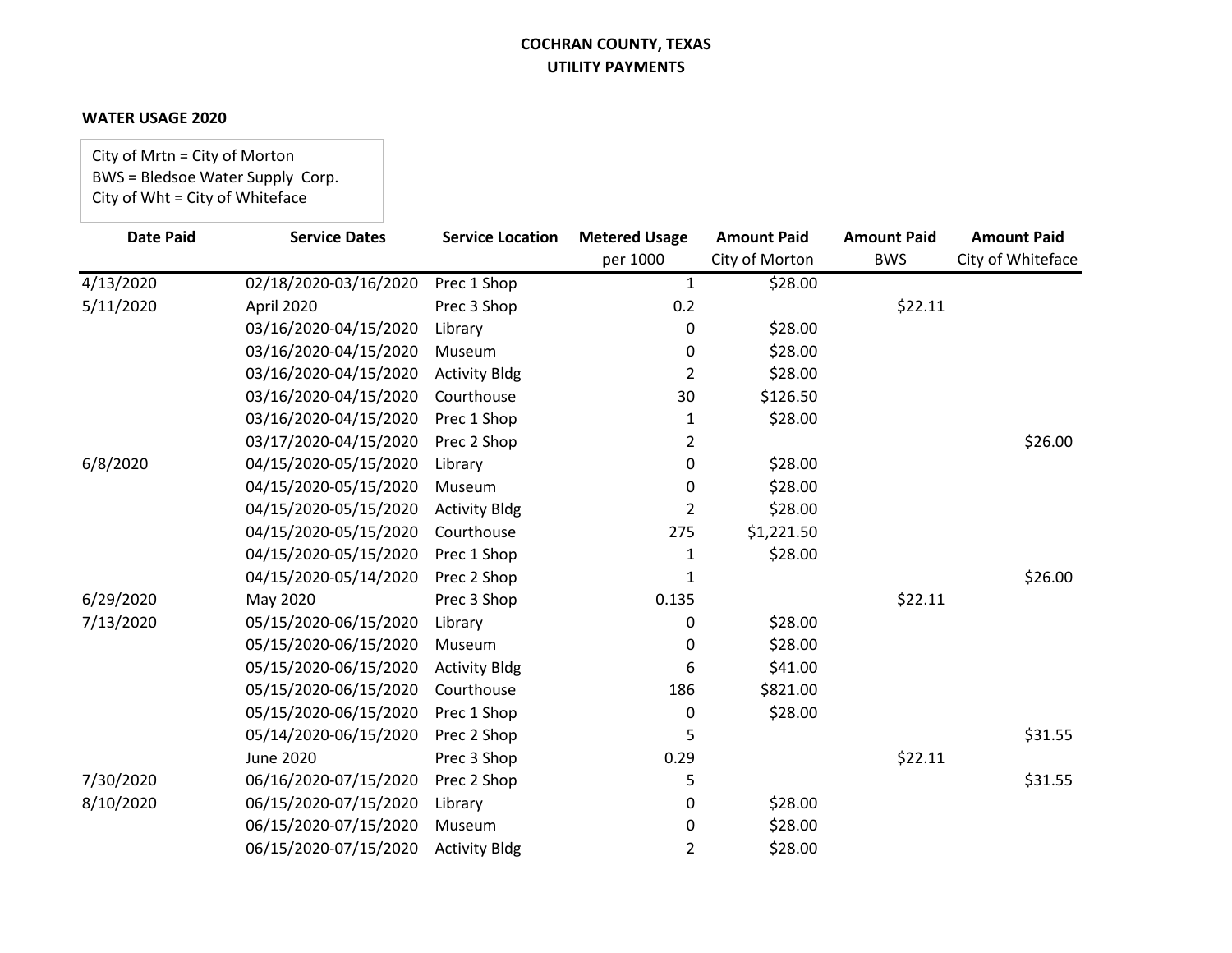#### **WATER USAGE 2020**

City of Mrtn = City of Morton BWS = Bledsoe Water Supply Corp. City of Wht = City of Whiteface

| <b>Date Paid</b> | <b>Service Dates</b>  | <b>Service Location</b> | <b>Metered Usage</b><br>per 1000 | <b>Amount Paid</b><br>City of Morton | <b>Amount Paid</b><br><b>BWS</b> | <b>Amount Paid</b><br>City of Whiteface |
|------------------|-----------------------|-------------------------|----------------------------------|--------------------------------------|----------------------------------|-----------------------------------------|
| 8/10/2020        | 06/15/2020-07/15/2020 | Courthouse              | 245                              | \$1,086.50                           |                                  |                                         |
|                  | 06/15/2020-07/15/2020 | Prec 1 Shop             | 1                                | \$28.00                              |                                  |                                         |
| 8/28/2020        | 07/15/2020-08/14/2020 | Prec 2 Shop             | 0                                |                                      |                                  | \$26.00                                 |
|                  | <b>July 2020</b>      | Prec 3 Shop             | 0.35                             |                                      | \$22.11                          |                                         |
| 9/14/2020        | August 2020           | Prec 3 Shop             | 0.355                            |                                      | \$22.11                          |                                         |
|                  | 07/15/2020-08/14/2020 | Library                 | 1                                | \$28.00                              |                                  |                                         |
|                  | 07/15/2020-08/14/2020 | Museum                  | 0                                | \$28.00                              |                                  |                                         |
|                  | 07/15/2020-08/14/2020 | <b>Activity Bldg</b>    | 2                                | \$28.00                              |                                  |                                         |
|                  | 07/15/2020-08/14/2020 | Courthouse              | 225                              | \$996.50                             |                                  |                                         |
|                  | 07/15/2020-08/14/2020 | Prec 1 Shop             | 0                                | \$28.00                              |                                  |                                         |
| 9/29/2020        | 08/14/2020-09/14/2020 | Prec 2 Shop             | 3                                |                                      |                                  | \$27.85                                 |
|                  | 08/14/2020-09/15/2020 | Library                 | 2                                | \$116.20                             |                                  |                                         |
|                  | 08/14/2020-09/15/2020 | Museum                  | 6                                | \$126.00                             |                                  |                                         |
|                  | 08/14/2020-09/15/2020 | <b>Activity Bldg</b>    | 6                                | \$189.50                             |                                  |                                         |
|                  | 08/14/2020-09/15/2020 | Courthouse              | 221                              | \$1,386.00                           |                                  |                                         |
|                  | 08/14/2020-09/15/2020 | Prec 1 Shop             | 1                                | \$98.50                              |                                  |                                         |
| 10/29/2020       | September 2020        | Prec 3 Shop             | 0.41                             |                                      | \$22.11                          |                                         |
| 11/09/2020       | 09/15/2020-10/15/2020 | Library                 | 1                                | \$116.50                             |                                  |                                         |
|                  | 09/15/2020-10/15/2020 | Museum                  | 5                                | \$117.25                             |                                  |                                         |
|                  | 09/15/2020-10/15/2020 | <b>Activity Bldg</b>    | 5                                | \$189.50                             |                                  |                                         |
|                  | 09/15/2020-10/15/2020 | Courthouse              | 220                              | \$1,381.50                           |                                  |                                         |
|                  | 09/15/2020-10/15/2020 | Prec 1 Shop             | 1                                | \$98.50                              |                                  |                                         |
|                  | 09/14/2020-10/26/2020 | Prec 2 Shop             | 0                                |                                      |                                  | \$119.37                                |
| 11/25/2020       | October 2020          | Prec 3 Shop             | 0.41                             |                                      | \$22.11                          |                                         |
| 12/14/2020       | 10/15/2020-11/16/2020 | Library                 | 0                                | \$28.00                              |                                  |                                         |
|                  | 10/15/2020-11/16/2020 | Museum                  | 0                                | \$28.00                              |                                  |                                         |
|                  | 10/15/2020-11/16/2020 | <b>Activity Bldg</b>    | 2                                | \$28.00                              |                                  |                                         |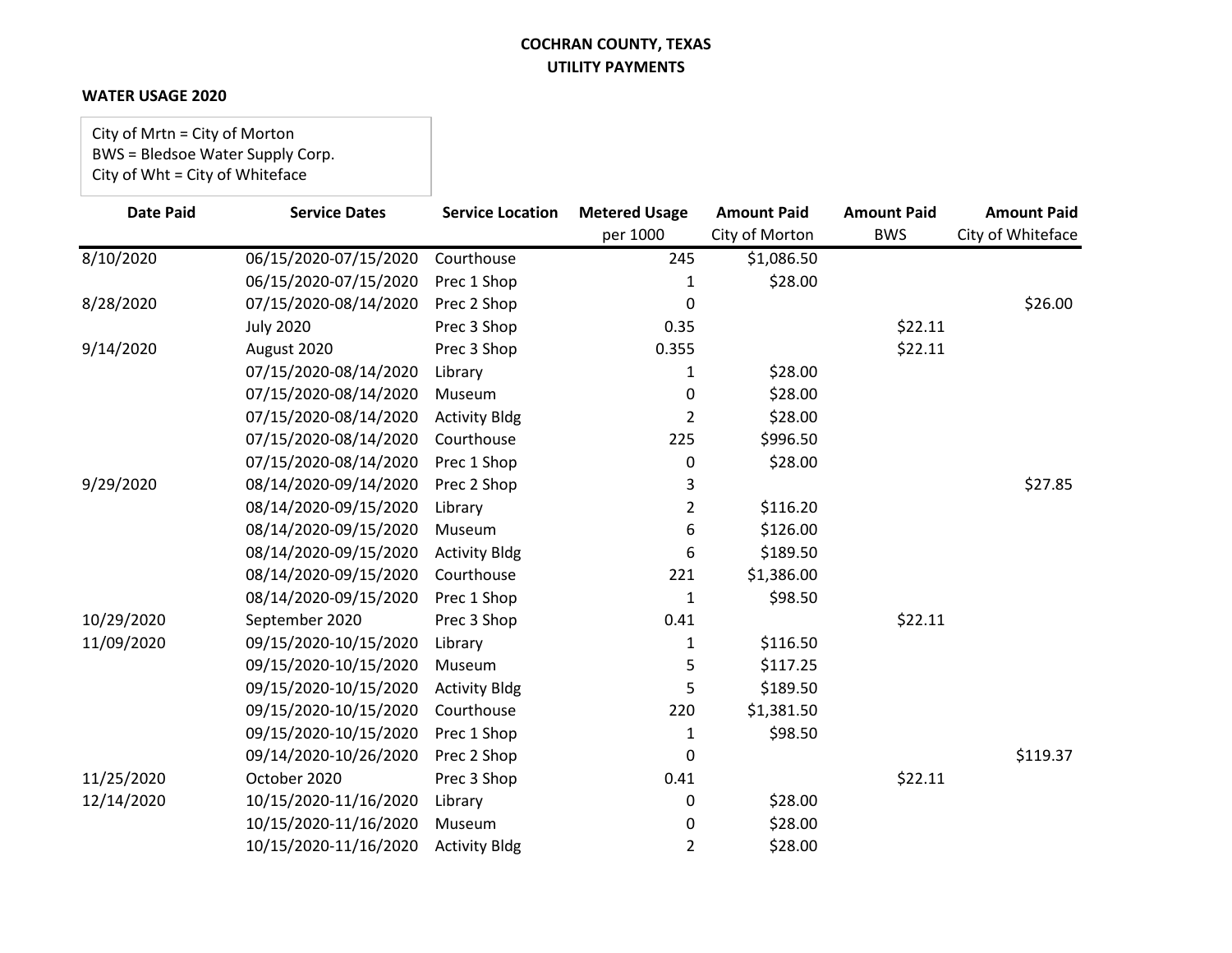#### **WATER USAGE 2020**

City of Mrtn = City of Morton BWS = Bledsoe Water Supply Corp. City of Wht = City of Whiteface

| Date Paid  | <b>Service Dates</b>              | <b>Service Location</b> | <b>Metered Usage</b> | <b>Amount Paid</b> | <b>Amount Paid</b> | <b>Amount Paid</b> |
|------------|-----------------------------------|-------------------------|----------------------|--------------------|--------------------|--------------------|
|            |                                   |                         | per 1000             | City of Morton     | <b>BWS</b>         | City of Whiteface  |
|            | 10/15/2020-11/16/2020             | Courthouse              | 139                  | \$609.50           |                    |                    |
|            | 10/15/2020-11/16/2020 Prec 1 shop |                         |                      | \$28.00            |                    |                    |
|            |                                   | Prec 2 shop             |                      | \$26.00            |                    | \$142.22           |
| 12/29/2020 | November 2020                     | Prec 3 shop             | 0.41                 |                    | \$22.11            |                    |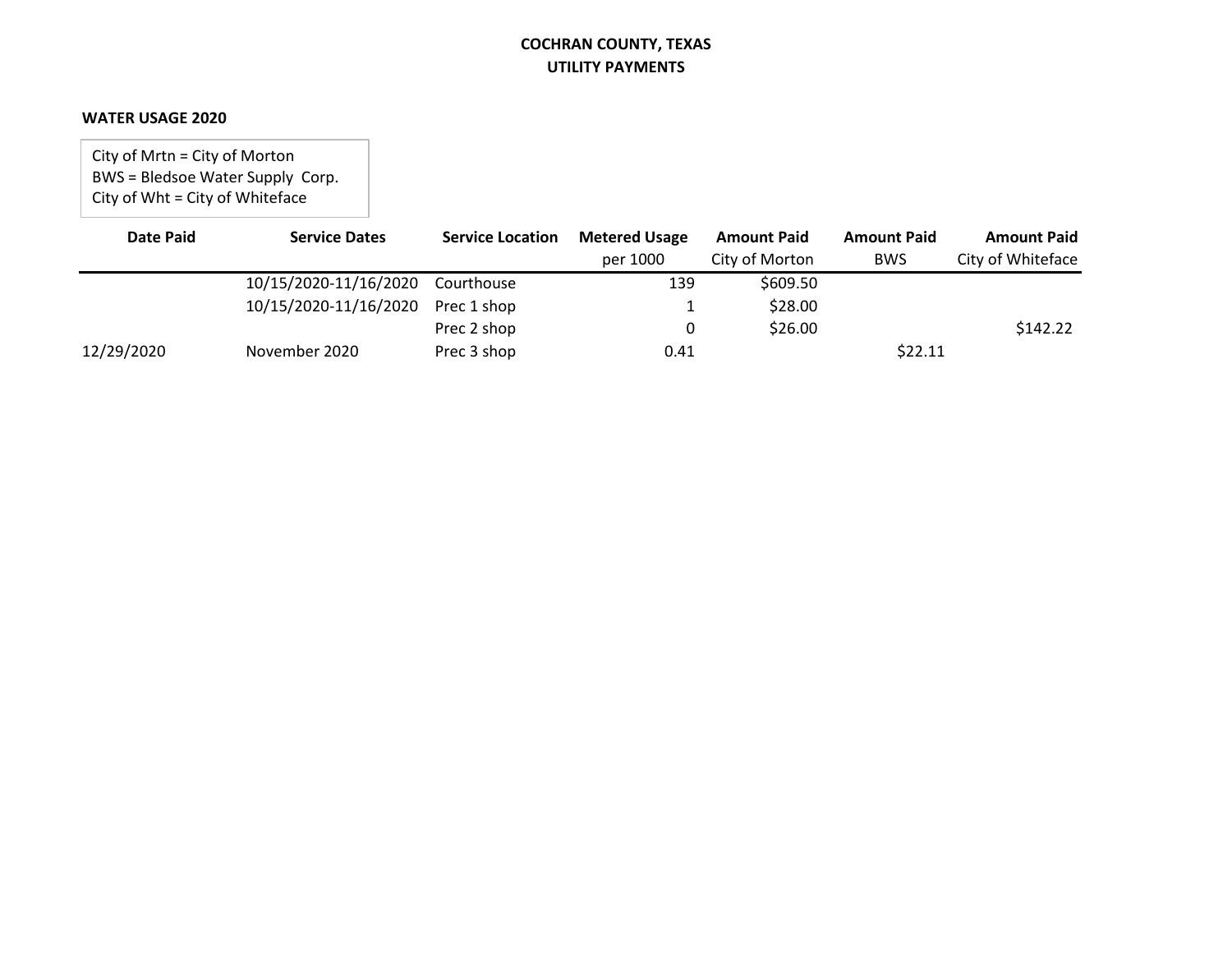#### **ELECTRICITY USAGE 2020**

# XCEL = XCel Energy

| <b>Date Paid</b> | <b>Service Dates</b>  | <b>Service Location</b> | <b>Metered Usage</b> | <b>Amount Pd</b> | <b>Amount Pd</b> |  |
|------------------|-----------------------|-------------------------|----------------------|------------------|------------------|--|
|                  |                       |                         | KwH                  | <b>XCEL</b>      | <b>BCEC</b>      |  |
| 1/13/2020        | 11/16/2019-12/14/2019 | <b>Sheriff Posse</b>    | $\mathbf 0$          |                  | \$32.50          |  |
|                  | 11/21/2019-12/14/2019 | Prec 3 Shop             | 26                   |                  | \$26.83          |  |
|                  | December 2019         | 2 Area lights           |                      |                  | \$21.90          |  |
|                  | 11/20/2019-12/14/2019 | Prec 4 Shop             | 393                  |                  | \$52.71          |  |
|                  | December 2019         | Area light              |                      |                  | \$10.35          |  |
| 1/30/2020        | 12/12/2019-01/15/2020 | Prec 2 Shop             | 118                  | \$20.44          |                  |  |
|                  | 12/12/2019-01/14/2020 | Area light              | 75                   | \$15.18          |                  |  |
|                  | 12/20/2019-01/22/2020 | Airport                 | 837                  | \$72.20          |                  |  |
|                  | 12/19/2019-01/21/2020 | Courthouse              | 29220                | \$1,722.80       |                  |  |
|                  | 12/19/2019-01/21/2020 | Comm Tower              | 1009                 | \$87.24          |                  |  |
|                  | 12-19-2019-01/22/2020 | Prec 1 Shop             | 754                  | \$66.16          |                  |  |
|                  | 12/19/2019-01/21/2020 | Library                 | 1239                 | \$104.49         |                  |  |
|                  | 12/19/2019-01/20/2020 | Area light              | 60                   | \$14.51          |                  |  |
|                  | 12/19/2019-01/21/2020 | Museum                  | 1320                 | \$110.58         |                  |  |
|                  | 12/19/2019-01/21/2020 | <b>Activity Bldg</b>    | 5713                 | \$398.56         |                  |  |
|                  | 12/19/2019-01/20/2020 | 3 Area lights           | 179                  | \$43.50          |                  |  |
|                  | 12/20/2019-01/22/2020 | Park Irrigation         | 1278                 | \$104.32         |                  |  |
|                  | 12/20/2019-01/22/2020 | Park Shop               | 597                  | \$54.73          |                  |  |
|                  | 12/20/2019-01/21/2020 | Area light              | 60                   | \$14.09          |                  |  |
|                  | 12/20/2019-01/23/2020 | Cemetery Irrig/SW       | 0                    | \$11.27          |                  |  |
|                  | 12/20/2019-01/22/2020 | Park/Showbarn           | 2219                 | \$172.82         |                  |  |
|                  | 12/19/2019-01/22/2020 | Rodeo Grounds           | 0                    | \$11.27          |                  |  |
|                  | 11/15/2019-01/21/2020 | <b>Courthouse Annex</b> | 859                  | \$87.44          |                  |  |
|                  | 11/15/2019-12/19/2019 | Corr to Previous/Annex  |                      | ( \$113.34)      |                  |  |
|                  | 12/20/2019-01/23/2020 | Cemetery Shop           | 53                   | \$15.13          |                  |  |
|                  | 12/20/2019-01/23/2020 | Well @ SE Corner        | 0                    | \$11.27          |                  |  |
| 2/10/2020        | 12/14/2019-01/14/2020 | <b>Sheriff Posse</b>    | 0                    |                  | \$42.50          |  |
|                  | 12/14/2019-01/14/2020 | Prec 3 Shop             | 48                   |                  | \$33.38          |  |
|                  | January 2020          | 2 Area lights           |                      |                  | \$25.40          |  |
|                  | 12/14/2019-01/14/2020 | Prec 4 Shop             | 505                  |                  | \$66.60          |  |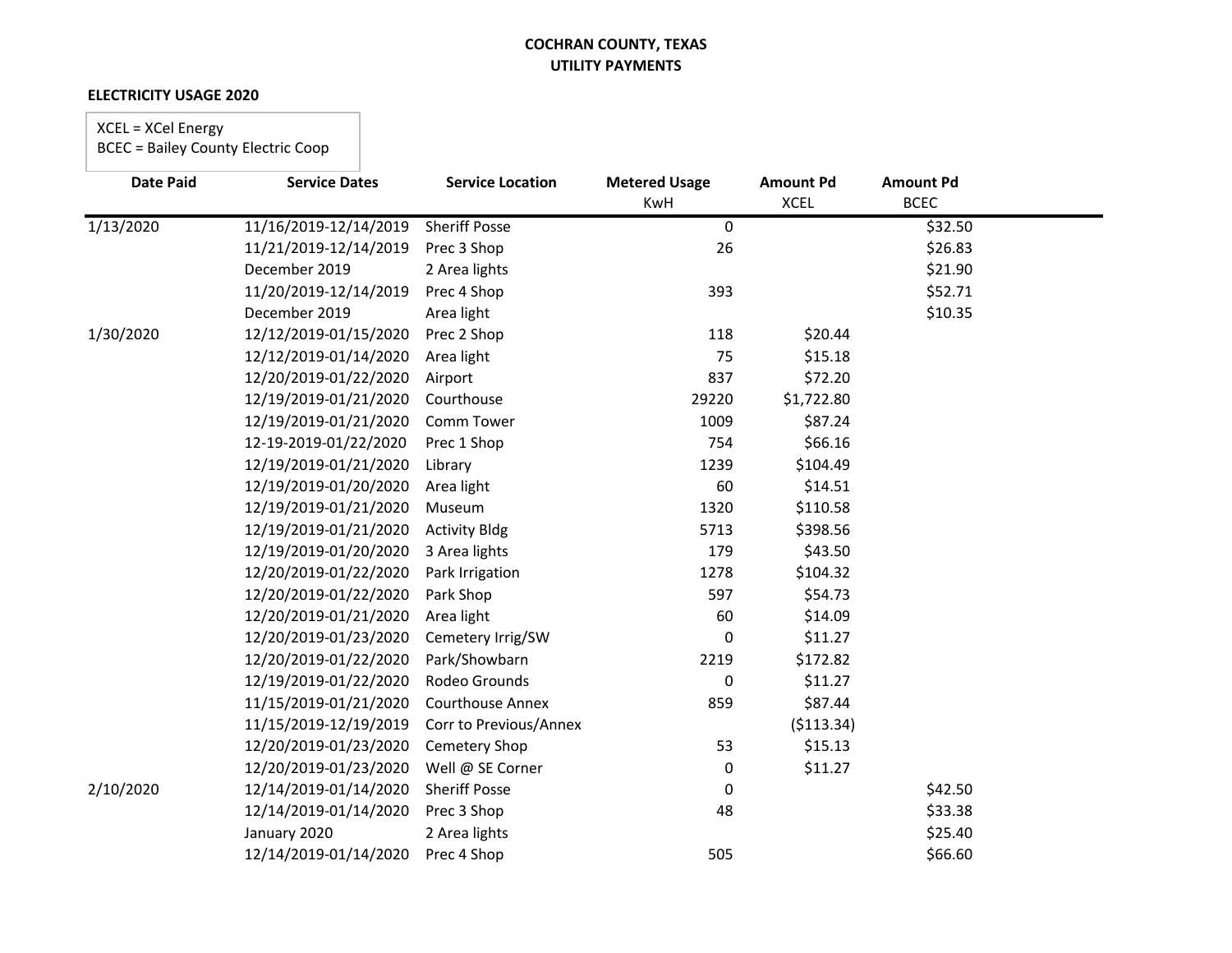#### **ELECTRICITY USAGE 2020**

# XCEL = XCel Energy

| <b>Date Paid</b> | <b>Service Dates</b>  | <b>Service Location</b> | <b>Metered Usage</b> | <b>Amount Pd</b> | <b>Amount Pd</b> |  |
|------------------|-----------------------|-------------------------|----------------------|------------------|------------------|--|
|                  |                       |                         | KwH                  | <b>XCEL</b>      | <b>BCEC</b>      |  |
| 2/10/2020        | January 2020          | Area light/Prec 4       |                      |                  | \$11.85          |  |
| 2/27/2020        | 01/15/2020-02/13/2020 | Prec 2 Shop             | 107                  | \$19.64          |                  |  |
|                  | 01/15/2020-02/12/2020 | Area light              | 65                   | \$14.99          |                  |  |
|                  | 01/22/2020-02/21/2020 | Airport                 | 731                  | \$64.64          |                  |  |
|                  | 01/21/2020-02/20/2020 | Courthouse              | 25800                | \$1,868.81       |                  |  |
|                  | 01/21/2020-02/20/2020 | Comm Tower              | 942                  | \$82.43          |                  |  |
|                  | 01/22/2020-02/21/2020 | Prec 1 Shop             | 563                  | \$52.37          |                  |  |
|                  | 01/21/2020-02/20/2020 | Library                 | 1062                 | \$91.46          |                  |  |
|                  | 01/21/2020-02/19/2020 | Area light              | 57                   | \$14.45          |                  |  |
|                  | 01/21/2020-02/20/2020 | Museum                  | 628                  | \$58.85          |                  |  |
|                  | 01/21/2020-02/20/2020 | <b>Activity Bldg</b>    | 4755                 | \$401.13         |                  |  |
|                  | 01/21/2020-02/19/2020 | 3 Area lights           | 170                  | \$43.33          |                  |  |
|                  | 01/22/2020-02/21/2020 | Park Irrigation         | 1153                 | \$136.02         |                  |  |
|                  | 01/22/2020-02/21/2020 | Park Shop               | 436                  | \$43.09          |                  |  |
|                  | 01/22/2020-02/20/2020 | Area light              | 57                   | \$14.03          |                  |  |
|                  | 01/23/2020-02/21/2020 | Cemetery Irrig/SW       | 0                    | \$11.27          |                  |  |
|                  | 01/22/2020-02/21/2020 | Park/Showbarn           | 243                  | \$29.02          |                  |  |
|                  | 01/22/2020-02/21/2020 | Rodeo Grounds           | $\mathbf 0$          | \$11.27          |                  |  |
|                  | 01/21/2020-02/20/2020 | Courthouse Annex        | 503                  | \$49.42          |                  |  |
|                  | 01/23/2020-02/21/2020 | <b>Cemetery Shop</b>    | 40                   | \$14.19          |                  |  |
|                  |                       | Limit Chg               |                      | \$55.00          |                  |  |
|                  | 01/23/2020-02/21/2020 | Well @ SE Corner        | $\pmb{0}$            | \$11.27          |                  |  |
| 3/9/2020         | 01/14/2020-02/13/2020 | <b>Sheriff Posse</b>    | 0                    |                  | \$42.50          |  |
|                  | 01/14/2020-02/13/2020 | Prec 3 Shop             | 109                  |                  | \$37.68          |  |
|                  | February 2020         | 2 Area lights           |                      |                  | \$25.40          |  |
|                  | 01/14/2020-02/13/2020 | Prec 4 Shop             | 540                  |                  | \$68.07          |  |
|                  | February 2020         | Area light              |                      |                  | \$11.85          |  |
| 3/30/2020        | 02/132020-03/16/2020  | Prec 2 Shop             | 123                  | \$20.87          |                  |  |
|                  | 02/13/2020-03/15/2020 | Area light              | 73                   | \$15.15          |                  |  |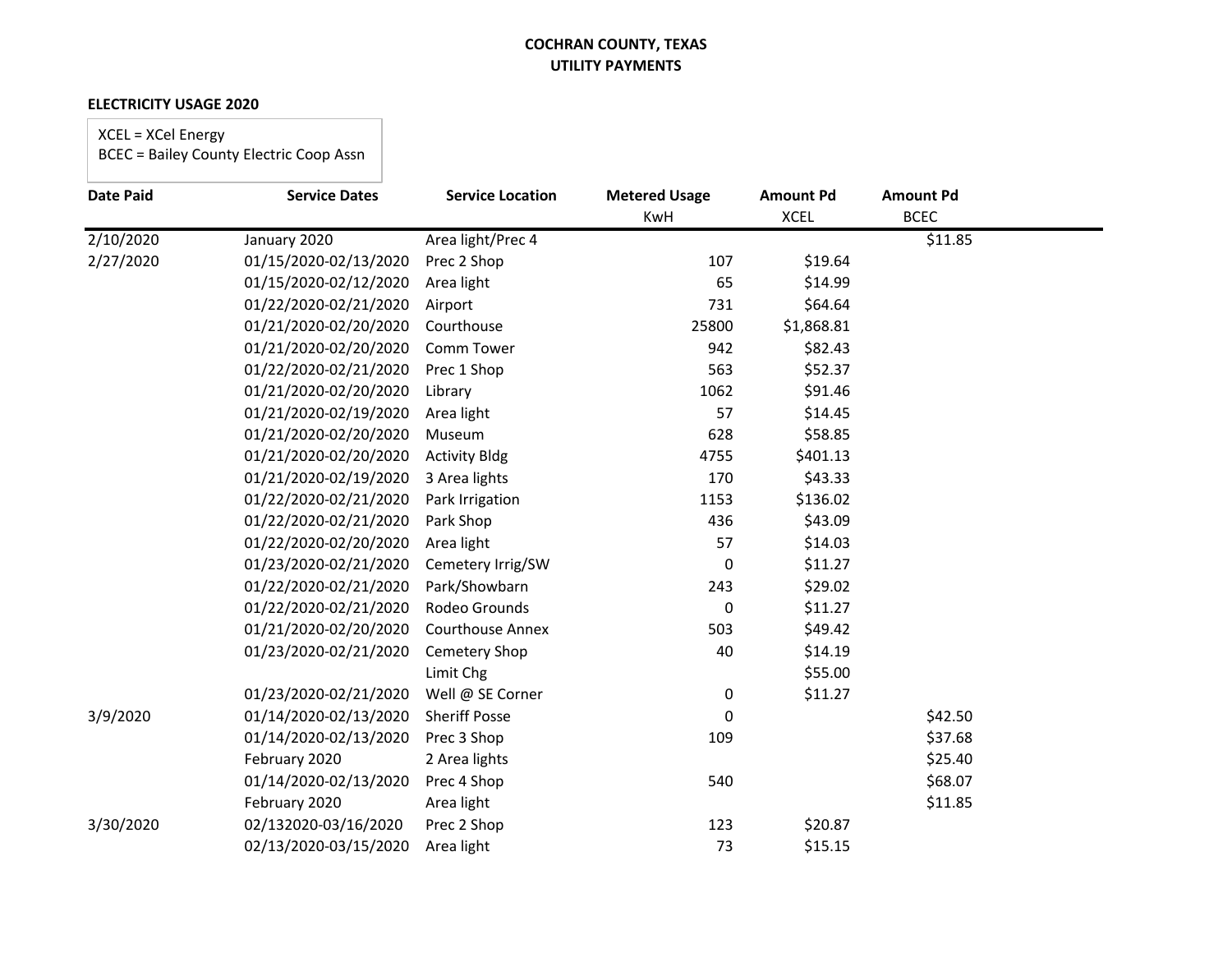#### **ELECTRICITY USAGE 2020**

# XCEL = XCel Energy

| <b>Date Paid</b> | <b>Service Dates</b>  | <b>Service Location</b> | <b>Metered Usage</b> | <b>Amount Pd</b> | <b>Amount Pd</b> |
|------------------|-----------------------|-------------------------|----------------------|------------------|------------------|
|                  |                       |                         | KwH                  | <b>XCEL</b>      | <b>BCEC</b>      |
| 3/30/2020        | 02/21/2020-03/23/2020 | Airport                 | 711                  | \$63.17          |                  |
|                  | 02/20/2020-03/2020    | Courthouse              | 19860                | \$1,477.29       |                  |
|                  | 02/20/2020-03/20/2020 | Comm Tower              | 905                  | \$79.65          |                  |
|                  | 02/21/2020-03/24/2020 | Prec 1 Shop             | 455                  | \$44.48          |                  |
|                  | 02/20/2020-03/20/2020 | Library                 | 919                  | \$80.71          |                  |
|                  | 02/20/2020-03/19/2020 | Area light              | 54                   | \$14.40          |                  |
|                  | 02/20/2020-03/20/2020 | Museum                  | 599                  | \$56.64          |                  |
|                  | 02/20/2020-03/20/2020 | <b>Activity Bldg</b>    | 4027                 | \$326.39         |                  |
|                  | 02/20/2020-03/19/2020 | 3 Area lights           | 161                  | \$43.17          |                  |
|                  | 02/21/2020-03/23/2020 | Park Irrigation         | 947                  | \$130.83         |                  |
|                  | 02/21/2020-03/23/2020 | Park Shop               | 662                  | \$59.60          |                  |
|                  | 02/21/2020-03/22/2020 | Area light              | 57                   | \$14.03          |                  |
|                  | 02/21/2020-03/23/2020 | Cemetery Irrig/SW       | 0                    | \$11.27          |                  |
|                  | 02/21/2020-03/23/2020 | Park/Showbarn           | 146                  | \$21.93          |                  |
|                  | 02/21/2020-03/23/2020 | Rodeo Grounds           | 60                   | \$15.65          |                  |
|                  | 02/20/2020-03/20/2020 | Courthouse Annex        | 257                  | \$30.93          |                  |
|                  | 02/21/2020-03/23/2020 | Cemetery Shop           | 25                   | \$13.10          |                  |
|                  | 02/21/2020-03/23/2020 | Well @ SE Corner        | 0                    | \$11.27          |                  |
| 4/13/2020        | 02/13/2020-03/14/2020 | <b>Sheriff Posse</b>    | 0                    |                  | \$42.50          |
|                  | 02/13/2020-03/14/2020 | Prec 3 Shop             | 122                  |                  | \$38.60          |
|                  | March 2020            | 2 Area lights           |                      |                  | \$25.40          |
|                  | 02/13/2020-03/14/2020 | Prec 4 Shop             | 513                  |                  | \$66.17          |
|                  | <b>March 2020</b>     | Area light              |                      |                  | \$11.85          |
| 4/29/2020        | 03/16/2020-04/14/2020 | Prec 2 Shop             | 104                  | \$19.21          |                  |
|                  | 03/16/2020-04/13/2020 | Area light              | 65                   | \$14.86          |                  |
| 5/11/2020        | 03/14/2020-04/14/2020 | Prec 3 Shop             | 48                   |                  | \$33.94          |
|                  | April 2020            | 2 Area lights           |                      |                  | \$25.40          |
|                  | 03/14/2020-04/14/2020 | Prec 4 Shop             | 411                  |                  | \$63.09          |
|                  | April 2020            | Area light              |                      |                  | \$11.85          |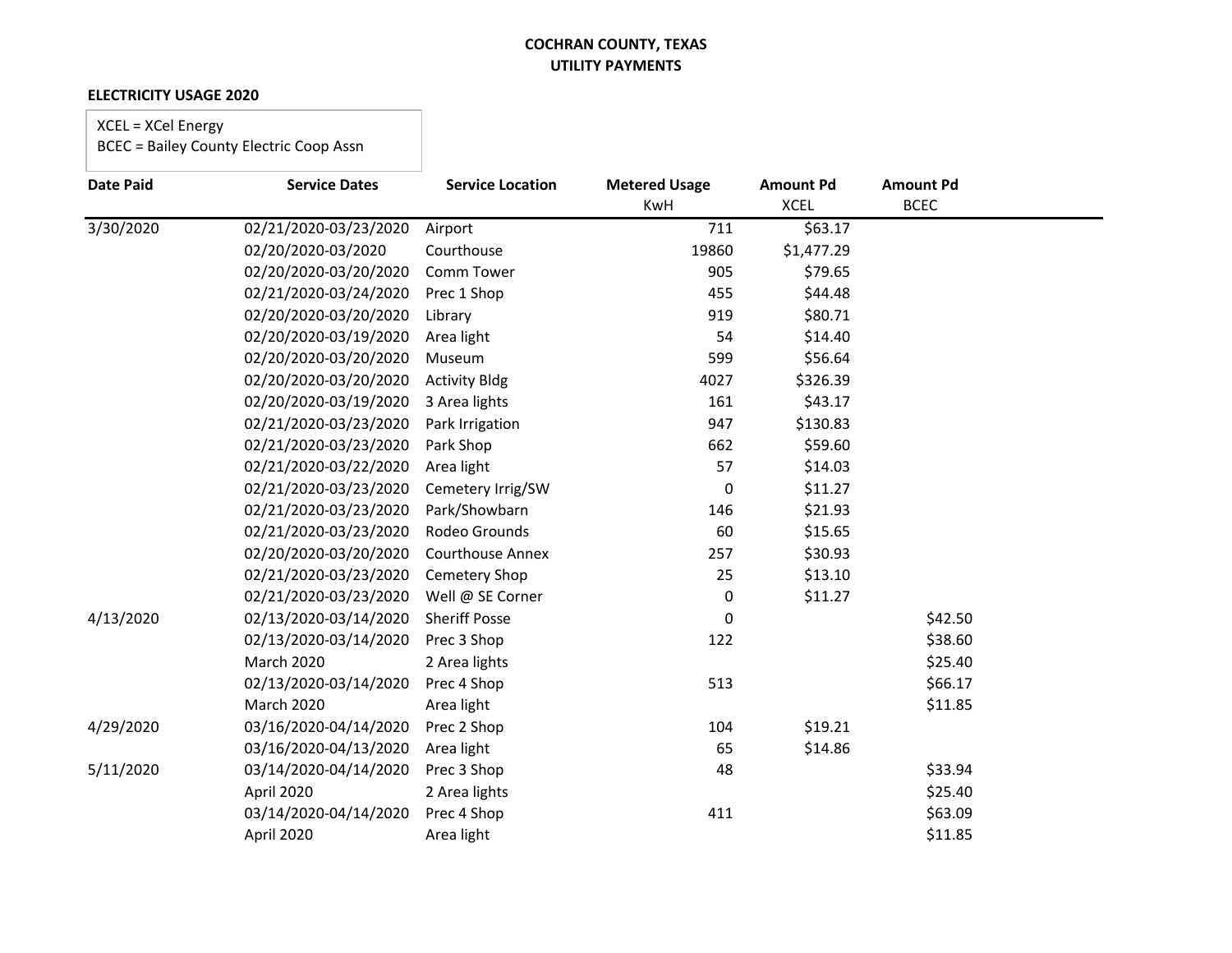#### **ELECTRICITY USAGE 2020**

# XCEL = XCel Energy

| <b>Date Paid</b> | <b>Service Dates</b>   | <b>Service Location</b> | <b>Metered Usage</b> | <b>Amount Pd</b> | <b>Amount Pd</b> |  |
|------------------|------------------------|-------------------------|----------------------|------------------|------------------|--|
|                  |                        |                         | <b>KwH</b>           | <b>XCEL</b>      | <b>BCEC</b>      |  |
| 5/11/2020        | 03/14/2020-04/14/2020  | <b>Sheriff Posse</b>    | $\mathbf 0$          |                  | \$42.50          |  |
|                  | 03/23/2020-04/22/2020  | Airport                 | 632                  | \$55.38          |                  |  |
|                  | 03/20/2020-04/21/2020  | Courthouse              | 18180                | \$1,282.49       |                  |  |
|                  | 03/20/2020-04/21/2020  | Comm Tower              | 1060                 | \$88.19          |                  |  |
|                  | 03/24/2020-04/22/2020  | Prec 1 Shop             | 301                  | \$32.24          |                  |  |
|                  | 03/20/2020-04/20/2020  | Library                 | 973                  | \$81.96          |                  |  |
|                  | 03/20/2020-04/19/2020  | Area light              | 57                   | \$14.30          |                  |  |
|                  | 03/20/2020-04/20/2020  | Museum                  | 628                  | \$57.02          |                  |  |
|                  | 03/20/2020-04/20/2020  | <b>Activity Bldg</b>    | 3393                 | \$300.12         |                  |  |
|                  | 03/20/2020-04/19/2020  | 3 Area lights           | 171                  | \$42.89          |                  |  |
|                  | 03/23/2020-04/22/2020  | Park Irrigation         | 680                  | \$108.38         |                  |  |
|                  | 03/23/2020-04/22/2020  | Park Shop               | 123                  | \$19.86          |                  |  |
|                  | 03/23/2020-04/21/2020  | Area light              | 55                   | \$13.83          |                  |  |
|                  | 03/23/2020-04/22/2020  | Cemetery Irrig/SW       | 0                    | \$11.27          |                  |  |
|                  | 03/23/2020-04/22/2020  | Park/Showbarn           | 96                   | \$17.97          |                  |  |
|                  | 03/23/2020-047/22/2020 | Rodeo Grounds           | 0                    | \$11.27          |                  |  |
|                  | 03/20/2020-04/21/2020  | <b>Courthouse Annex</b> | 154                  | \$22.74          |                  |  |
|                  | 03/23/2020-04/22/2020  | <b>Cemetery Shop</b>    | 21                   | \$12.72          |                  |  |
|                  | 03/23/2020-04/22/2020  | Well @ SE Corner        | 0                    | \$11.27          |                  |  |
| 5/28/2020        | 04/14/2020-05/13/2020  | Prec 2 Shop             | 375                  | \$32.11          |                  |  |
|                  | 04/14/2020-05/12/2020  | Area light              | 65                   | \$13.79          |                  |  |
|                  | 04/22/2020-05-21/2020  | Airport                 | 563                  | \$35.72          |                  |  |
|                  | 04/21/2020-05/20/2020  | Courthouse              | 13260                | \$652.33         |                  |  |
|                  | 04/21/2020-05/20/2020  | Comm Tower              | 1157                 | \$64.78          |                  |  |
|                  | 04/22/2020-05/21/2020  | Prec 1 Shop             | 395                  | \$28.42          |                  |  |
|                  | 04/20/2020-05/20/2020  | Library                 | 1871                 | \$99.13          |                  |  |
|                  | 04/20/2020-05/19/2020  | Area light              | 55                   | \$112.11         |                  |  |
|                  | 04/20/2020-05/20/2020  | Museum                  | 590                  | \$39.21          |                  |  |
|                  | 04/20/2020-05/20/2020  | <b>Activity Bldg</b>    | 3377                 | \$297.13         |                  |  |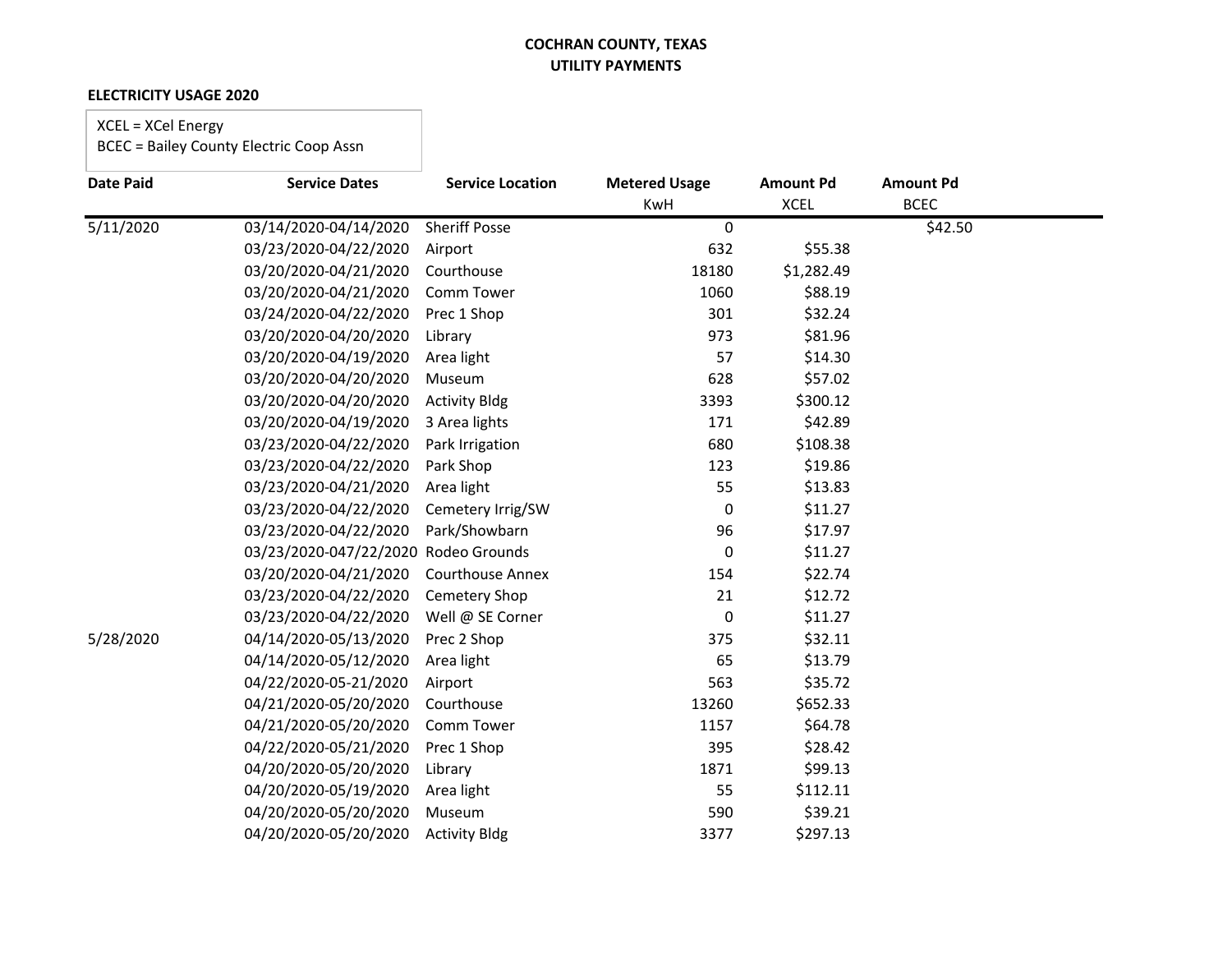#### **ELECTRICITY USAGE 2019**

# XCEL = XCel Energy

| <b>Date Paid</b> | <b>Service Dates</b>  | <b>Service Location</b>  | <b>Metered Usage</b> | <b>Amount Pd</b> | <b>Amount Pd</b> |  |
|------------------|-----------------------|--------------------------|----------------------|------------------|------------------|--|
|                  |                       |                          | KwH                  | <b>XCEL</b>      | <b>BCEC</b>      |  |
| 5/28/2020        | 04/20/2020-05/19/2020 | 3 Area lights (Act Bldg) | 165                  | \$38.93          |                  |  |
|                  | 04/22/2020-05/21/2020 | Park Irrigation          | 287                  | \$78.56          |                  |  |
|                  | 04/22/2020-05/21/2020 | Park Shop                | $\overline{2}$       | \$11.36          |                  |  |
|                  | 04/22/2020-05/20/2020 | Area light               | 53                   | \$12.52          |                  |  |
|                  | 04/22/2020-05/21/2020 | Cemetery Irrig/SW        | 2187                 | \$106.24         |                  |  |
|                  | 04/22/2020-05/21/2020 | Park/Showbarn            | 82                   | \$14.83          |                  |  |
|                  | 04/22/2020-05/21/2020 | Rodeo Grounds            | 0                    | \$11.27          |                  |  |
|                  | 04/21/2020-05/20/2020 | <b>Courthouse Annex</b>  | 100                  | \$16.19          |                  |  |
|                  | 04/22/2020-05/21/2020 | Cemetery Shop            | 596                  | \$37.16          |                  |  |
|                  | 04/22/2020-05/21/2020 | Well @ SE Corner         | 4042                 | \$186.75         |                  |  |
| 6/8/2020         | 04/14/2020-05/14/2020 | <b>Sheriff Posse</b>     | 0                    |                  | \$42.50          |  |
|                  | 04/14/2020-05/14/2020 | Prec 3 Shop              | 72                   |                  | \$35.80          |  |
|                  | May 2020              | 2 Area lights            |                      |                  | \$25.40          |  |
|                  | 04/14/2020-05/14/2020 | Prec 4 Shop              | 131                  |                  | \$40.55          |  |
|                  | May 2020              | Area light               |                      |                  | \$11.85          |  |
| 6/29/2020        | 05/13/2020-06/15/2020 | Prec 2 Shop              | 96                   | \$16.97          |                  |  |
|                  | 05/13/2020-06/14/2020 | Area light               | 73                   | \$13.38          |                  |  |
|                  | 05/21/2020-06/22/2020 | Airport                  | 616                  | \$50.95          |                  |  |
|                  | 05/20/2020-06/19/2020 | Courthouse               | 15060                | \$916.56         |                  |  |
|                  | 05/20/2020-06/19/2020 | Comm Tower               | 1171                 | \$86.39          |                  |  |
|                  | 05/21/2020-06/22/2020 | Prec 1 Shop              | 610                  | \$50.56          |                  |  |
|                  | 05/20/2020-06/19/2020 | Library                  | 2311                 | \$159.19         |                  |  |
|                  | 05/20/2020-06/18/2020 | Area light               | 55                   | \$13.42          |                  |  |
|                  | 05/20/2020-06/19/2020 | Museum                   | 1389                 | \$100.30         |                  |  |
|                  | 05/20/2020-06/19/2020 | <b>Activity Bldg</b>     | 5064                 | \$359.19         |                  |  |
|                  | 05/20/2020-06/18/2020 | 3 Area lights (Act Bldg) | 166                  | \$40.24          |                  |  |
|                  | 05/21/2020-06/22/2020 | Park Irrigation          | 5359                 | \$288.53         |                  |  |
|                  | 05/21/2020-06/22/2020 | Park Shop                | 87                   | \$16.87          |                  |  |
|                  | 05/21/2020-06/21/2020 | Area light               | 59                   | \$13.14          |                  |  |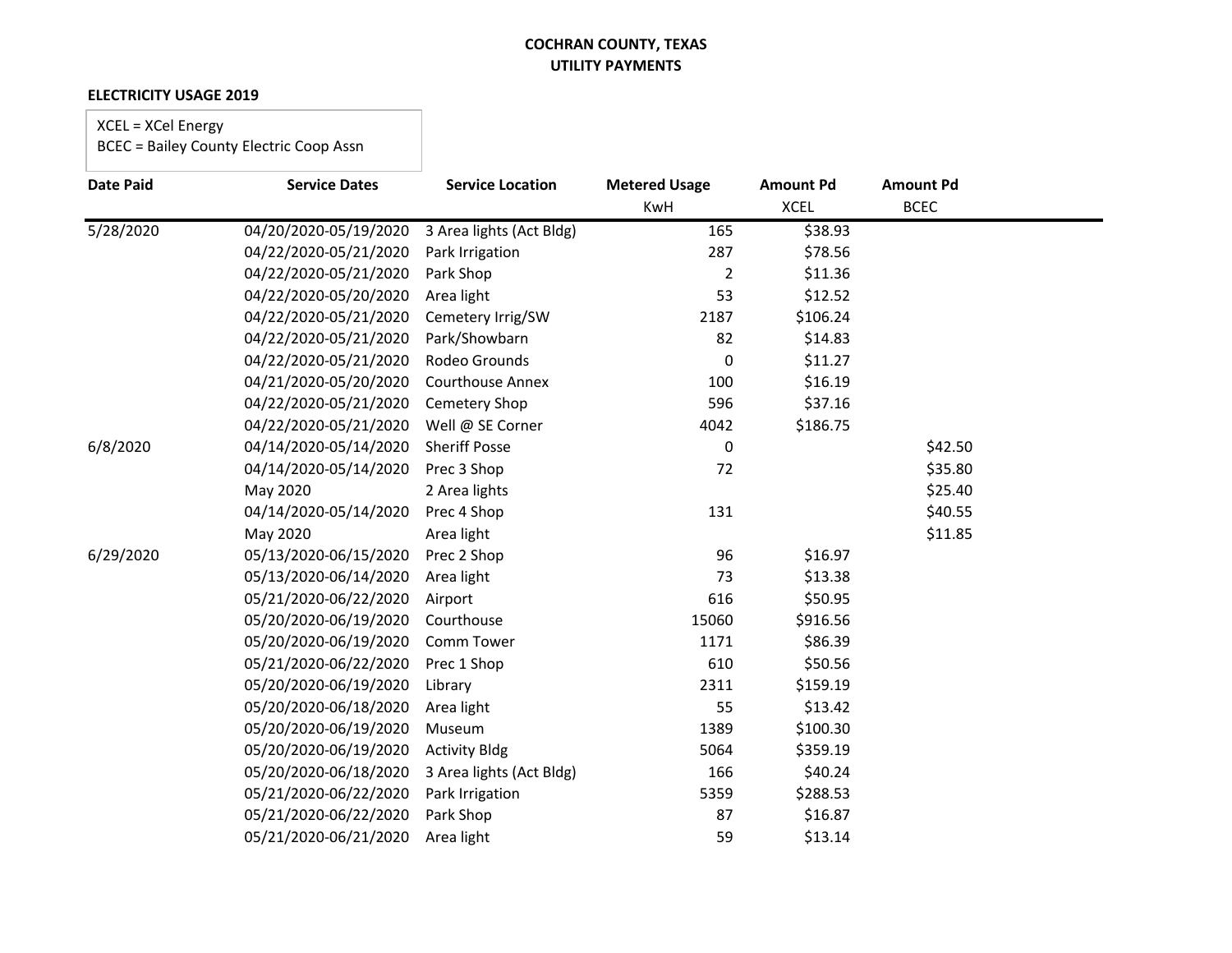#### **ELECTRICITY USAGE 2020**

# XCEL = XCel Energy

| <b>Date Paid</b> | <b>Service Dates</b>  | <b>Service Location</b> | <b>Metered Usage</b> | <b>Amount Pd</b> | <b>Amount Pd</b> |  |
|------------------|-----------------------|-------------------------|----------------------|------------------|------------------|--|
|                  |                       |                         | <b>KwH</b>           | <b>XCEL</b>      | <b>BCEC</b>      |  |
| 6/29/2020        | 05/21/2020-06/22/2020 | Cemetery Irrig/SW       | 2,413                | \$166.70         |                  |  |
|                  | 05/21/2020-06/22/2020 | Park/Showbarn           | 2,534                | \$174.48         |                  |  |
|                  | 05/21/2020-06/22/2020 | Rodeo Grounds           | 0                    | \$11.27          |                  |  |
|                  | 05/20/2020-06/19/2020 | Courthouse Annex        | 314                  | \$31.67          |                  |  |
|                  | 05/21/2020-06/22/2020 | Cemetery Shop           | 658                  | \$53.65          |                  |  |
|                  | 05/21/2020-06/22/2020 | Well @ SE Corner        | 4,396                | \$294.42         |                  |  |
| 7/13/2020        | 05/14/2020-06/14/2020 | <b>Sheriff Posse</b>    | 0                    |                  | \$42.50          |  |
|                  | 05/14/2020-06/14/2020 | Prec 3 Shop             | 219                  |                  | \$47.63          |  |
|                  | <b>June 2020</b>      | 2 Area lights           |                      |                  | \$25.40          |  |
|                  | 05/14/2020-06/14/2020 | Prec 4 Shop             | 197                  |                  | \$45.86          |  |
|                  | <b>June 2020</b>      | Area light              |                      |                  | \$11.85          |  |
| 7/30/2020        | 06/15/2020-07/15/2020 | Prec 2 Shop             | 252                  | \$31.95          |                  |  |
|                  | 06/15/2020-07/14/2020 | Area light              | 67                   | \$14.74          |                  |  |
|                  | 06/22/2020-07/22/2020 | Airport                 | 579                  | \$56.62          |                  |  |
|                  | 06/19/2020-07/21/2020 | Courthouse              | 16,080               | \$1,288.68       |                  |  |
|                  | 06/19/2020-07/21/2020 | Comm Tower              | 922                  | \$85.99          |                  |  |
|                  | 06/22/2020-07/22/2020 | Prec 1 Shop             | 450                  | \$46.52          |                  |  |
|                  | 06/19/2020-07/21/2020 | Library                 | 2,465                | \$210.46         |                  |  |
|                  | 06/19/2020-07/20/2020 | Area light              | 59                   | \$14.23          |                  |  |
|                  | 06/19/2020-07/21/2020 | Museum                  | 1,245                | \$112.06         |                  |  |
|                  | 06/19/2020-07/21/2020 | <b>Activity Bldg</b>    | 5,402                | \$496.31         |                  |  |
|                  | 06/19/2020-07/20/2020 | 3 Area lights           | 176                  | \$42.67          |                  |  |
|                  | 06/22/2020-07/22/2020 | Park Irrigation         | 5,024                | \$380.30         |                  |  |
|                  | 06/22/202007/22/2020  | Park Shop               | 0                    | \$11.27          |                  |  |
|                  | 06/22/2020-07/21/2020 | Area light              | 55                   | \$13.76          |                  |  |
|                  | 06/22/2020-07/22/2020 | Cemetery Irrig/SW       | 2,263                | \$188.50         |                  |  |
|                  | 06/22/2020-07/22/2020 | Park/Showbarn           | 3,021                | \$247.88         |                  |  |
|                  | 06/22/2020-07/22/2020 | Rodeo Grounds           | 0                    | \$11.27          |                  |  |
|                  | 06/19/2020-07/21/2020 | <b>Courthouse Annex</b> | 1,150                | \$104.37         |                  |  |
|                  | 06/22/2020-07/22/2020 | Cemetery Shop           | 616                  | \$59.52          |                  |  |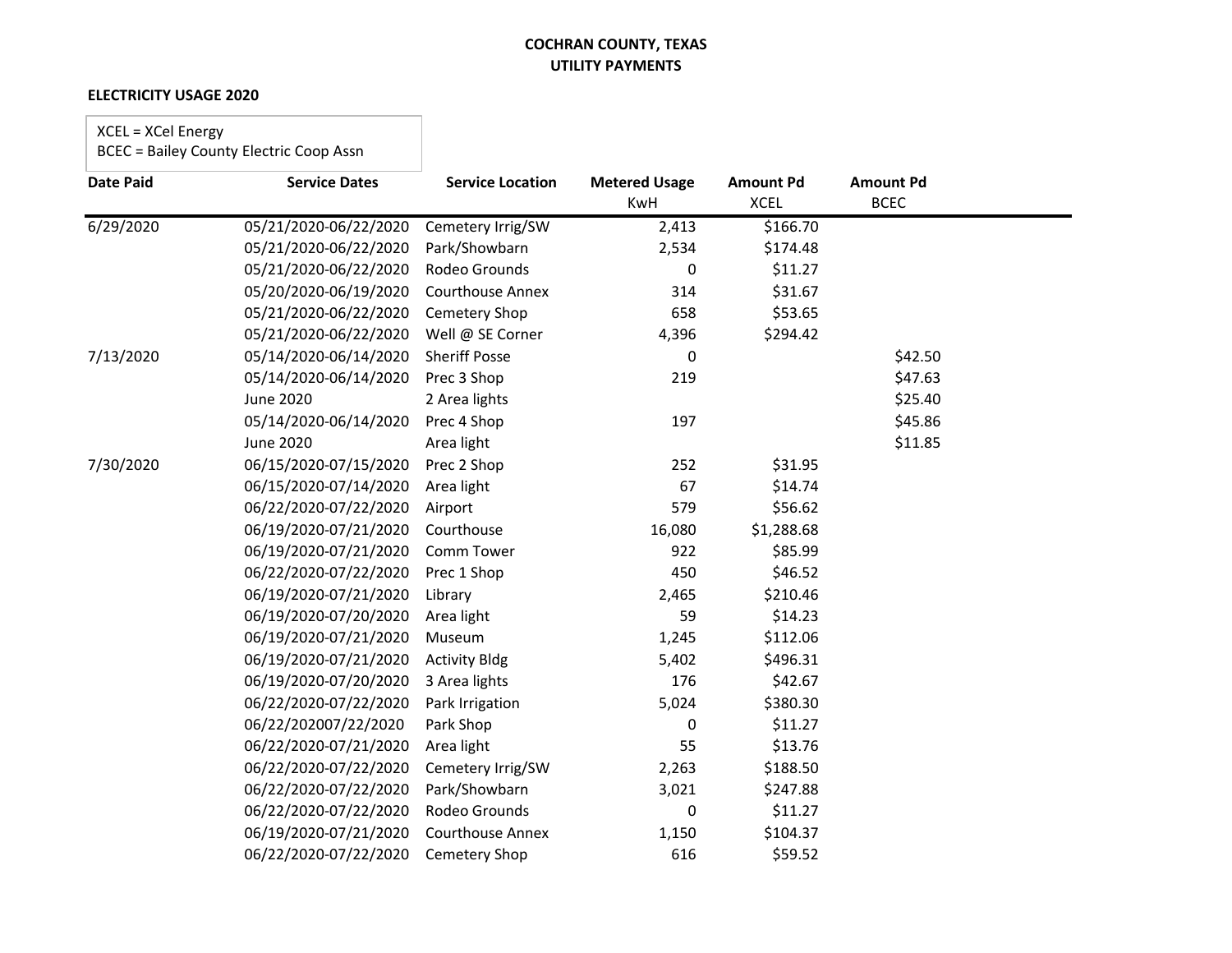#### **ELECTRICITY USAGE 2020**

XCEL = XCel Energy

| <b>Date Paid</b> | <b>Service Dates</b>  | <b>Service Location</b> | <b>Metered Usage</b> | <b>Amount Pd</b> | <b>Amount Pd</b> |  |
|------------------|-----------------------|-------------------------|----------------------|------------------|------------------|--|
|                  |                       |                         | KwH                  | <b>XCEL</b>      | <b>BCEC</b>      |  |
| 7/30/2020        | 06/22/2020-07/22/2020 | Well @ SE Corner        | 4,121                | \$334.04         |                  |  |
| 8/10/2020        | 06/14/2020-07/14/2020 | <b>Sheriff Posse</b>    | 0                    |                  | \$42.50          |  |
|                  | 06/14/2020-07/14/2020 | Prec 3 Shop             | 307                  |                  | \$54.71          |  |
|                  | <b>July 2020</b>      | 2 Area lights           |                      |                  | \$25.40          |  |
|                  | 06/14/2020-07/14/2020 | Prec 4 Shop             | 207                  |                  | \$46.66          |  |
|                  | <b>July 2020</b>      | Area light              |                      |                  | \$11.85          |  |
| 8/28/2020        | 07/15/2020-08/13/2020 | Prec 2 Shop             | 1,014                | \$93.40          |                  |  |
|                  | 07/15/2020-08/12/2020 | Area light              | 64                   | \$14.70          |                  |  |
| 9/14/2020        | 07/14/2020-08/14/2020 | <b>Sheriff Posse</b>    | 0                    |                  | \$42.50          |  |
|                  | 07/14/2020-08/14/2020 | Prec 3 Shop             | 360                  |                  | \$56.98          |  |
|                  | August 2020           | 2 Area lights           |                      |                  | \$25.40          |  |
|                  | 07/14/2020-08/14/2020 | Prec 4 Shop             | 263                  |                  | \$51.17          |  |
|                  | August 2020           | Area light              |                      |                  | \$11.85          |  |
|                  | 07/22/2020-08/19/2020 | Airport                 | 520                  | \$52.00          |                  |  |
|                  | 07/21/2020-08/18/2020 | Courthouse              | 18,480               | \$1,613.65       |                  |  |
|                  | 07/21/2020-08/18/2020 | Comm Tower              | 751                  | \$72.19          |                  |  |
|                  | 07/22/2020-08/19/2020 | Prec 1 Shop             | 1,019                | \$91.08          |                  |  |
|                  | 07/21/2020-08/18/2020 | Library                 | 4,060                | \$339.14         |                  |  |
|                  | 07/21/2020-08/17/2020 | Area light              | 51                   | \$14.12          |                  |  |
|                  | 07/21/2020-08/18/2020 | Museum                  | 3,410                | \$286.69         |                  |  |
|                  | 07/21/2020-08/18/2020 | <b>Activity Bldg</b>    | 7,993                | \$648.48         |                  |  |
|                  | 07/21/2020-08/17/2020 | 3 Area lights           | 152                  | \$42.33          |                  |  |
|                  | 07/21/2020-08/18/2020 | Park Irrigation         | 4,511                | \$353.99         |                  |  |
|                  | 05/21/2020-07/22/2020 | Park Shop               |                      | (528.14)         |                  |  |
|                  | 05/21/2020-08/19/2020 | Park Shop               | 1                    | \$33.89          |                  |  |
|                  | 07/22/2020-08/18/2020 | Area light              | 51                   | \$13.71          |                  |  |
|                  | 07/22/2020-08/19/2020 | Cemetery Irrig/SW       | 2,164                | \$180.76         |                  |  |
|                  | 06/22/2020-07/22/2020 | Park/Showbarn           |                      | (5247.88)        |                  |  |
|                  | 06/22/2020-08/19/2020 | Park/Showbarn           | 542                  | \$64.98          |                  |  |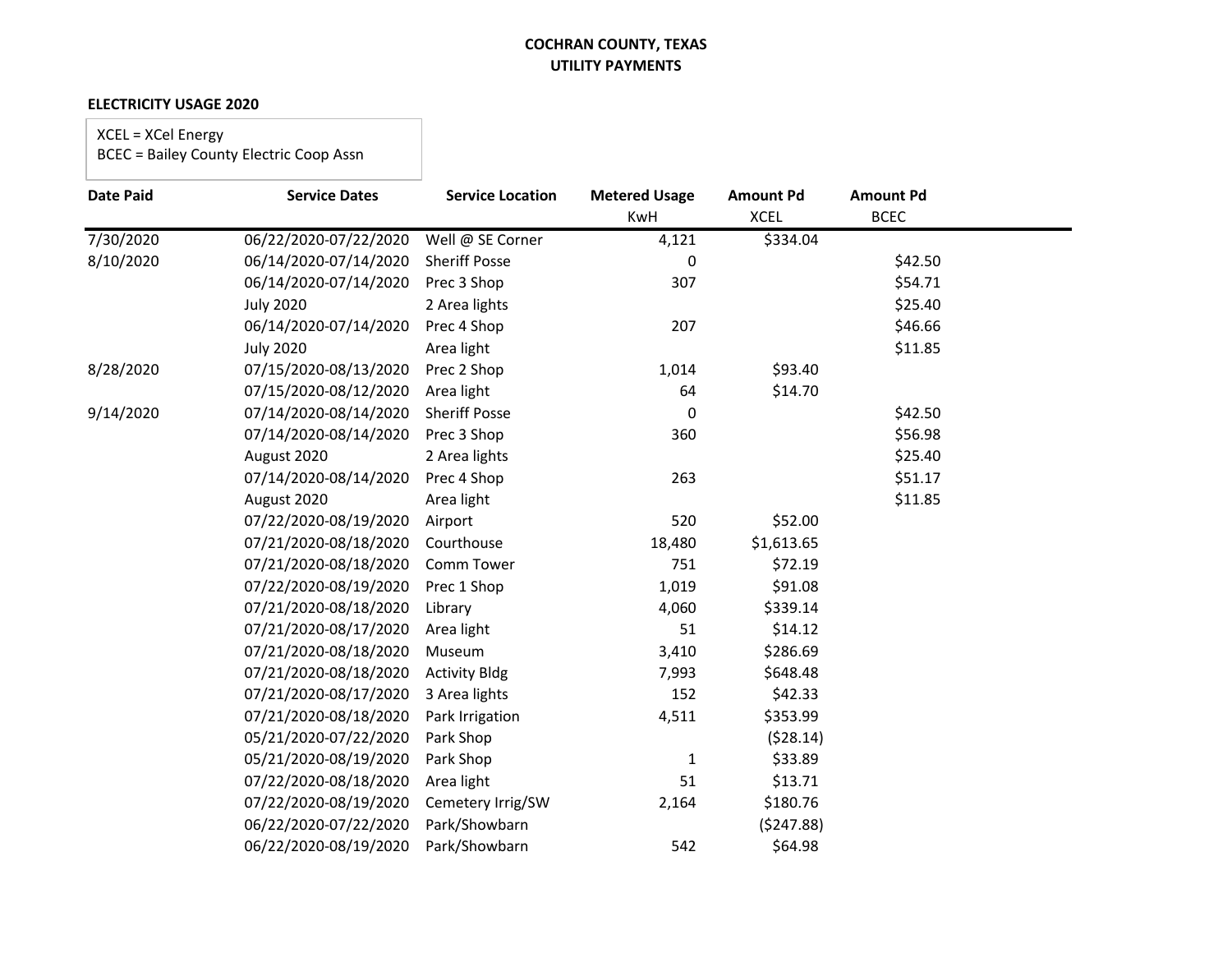#### **ELECTRICITY USAGE 2020**

# XCEL = XCel Energy

| <b>Date Paid</b> | <b>Service Dates</b>  | <b>Service Location</b> | <b>Metered Usage</b> | <b>Amount Pd</b> | <b>Amount Pd</b> |
|------------------|-----------------------|-------------------------|----------------------|------------------|------------------|
|                  |                       |                         | <b>KwH</b>           | <b>XCEL</b>      | <b>BCEC</b>      |
| 9/14/2020        | 07/22/2020-08/19/2020 | Rodeo Grounds           | 600                  | \$58.26          |                  |
|                  | 07/21/2020-08/18/2020 | <b>Courthouse Annex</b> | 734                  | \$70.82          |                  |
|                  | 05/21/2020-07/22/2020 | <b>Cemetery Shop</b>    |                      | (5113.17)        |                  |
|                  | 05/21/2020-08/19/2020 | Cemetery Shop           | 476                  | \$68.73          |                  |
|                  | 07/22/2020-08/19/2020 | Well @ SE Corner        | 3,928                | \$318.92         |                  |
| 9/29/2020        | 08/19/2020-09/21/2020 | Airport                 | 741                  | \$73.53          |                  |
|                  | 08/18/2020-09/17/2020 | Courthouse              | 16320                | \$1,291.66       |                  |
|                  | 08/18/2020-09/17/2020 | Comm Tower              | 592                  | \$62.64          |                  |
|                  | 08/19/2020-09/21/2020 | Prec 1 Shop             | 583                  | \$60.50          |                  |
|                  | 08/18/2020-09/17/2020 | Library                 | 2,340                | \$210.78         |                  |
|                  | 08/18/2020-09/16/2020 | Area light              | 55                   | \$225.51         |                  |
|                  | 08/19/2020-09/21/2020 | Museum                  | 1,871                | \$171.03         |                  |
|                  | 08/18/2020-09/17/2020 | <b>Activity Bldg</b>    | 3,732                | \$332.40         |                  |
|                  | 08/18/2020-09/16/2020 | 3 Area lights           | 150                  | \$376.59         |                  |
|                  | 08/19/2020-09/21/2020 | Park Irrigation         | 5,425                | \$394.47         |                  |
|                  | 08/19/2020-09/21/2020 | Park Shop               | 0                    | \$12.23          |                  |
|                  | 08/19/2020-09/20/2020 | Area light              | 61                   | \$26.68          |                  |
|                  | 08/19/2020-09/21/2020 | Cemetery Irrig/SW       | 1,256                | \$116.16         |                  |
|                  | 08/19/2020-09/21/2020 | Park/Showbarn           | 2,782                | \$242.46         |                  |
|                  | 08/19/2020-09/21/2020 | Rodeo Grounds           | 0                    | \$12.23          |                  |
|                  | 08/18/2020-09/17/2020 | <b>Courthouse Annex</b> | 432                  | \$49.08          |                  |
|                  | 08/19/2020-09/21/2020 | <b>Cemetery Shop</b>    | 1,031                | \$97.55          |                  |
|                  | 08/19/2020-09/21/2020 | Well @ SE Corner        | 4,580                | \$391.25         |                  |
|                  | 08/13/2020-09/14/2020 | Prec 2 shop             | 325                  | \$55.01          |                  |
| 10/12/2020       | 08/14/2020-09/14/2020 | <b>Sheriff Posse</b>    | 0                    |                  | \$42.50          |
|                  | 08/14/2020-09/14/2020 | Prec 3 Shop             | 178                  |                  | \$45.22          |
|                  | Sept 2020             | 2 Area lights           |                      |                  | \$25.94          |
|                  | 08/14/2020-09/14/2020 | Prec 4 Shop             | 185                  |                  | \$45.81          |
|                  | Sept 2020             | Area light              |                      |                  | \$12.17          |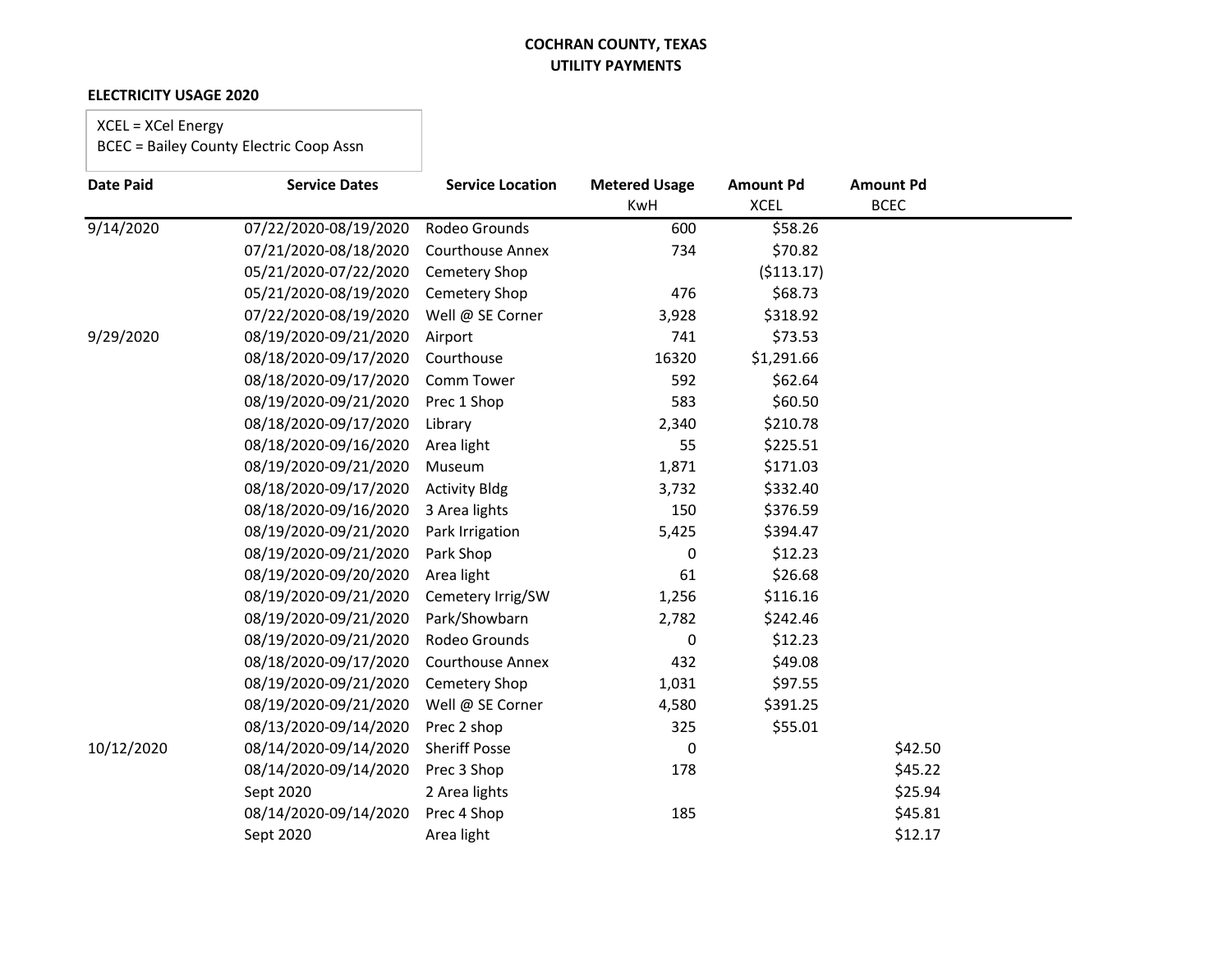#### **ELECTRICITY USAGE 2019**

# XCEL = XCel Energy

| <b>Date Paid</b> | <b>Service Dates</b>  | <b>Service Location</b> | <b>Metered Usage</b> | <b>Amount Pd</b> | <b>Amount Pd</b> |  |
|------------------|-----------------------|-------------------------|----------------------|------------------|------------------|--|
|                  |                       |                         | KwH                  | <b>XCEL</b>      | <b>BCEC</b>      |  |
| 10/29/2020       | 09/21/2020-10/20/2020 | Airport                 | 605                  | \$59.82          |                  |  |
|                  | 09/17/2020-10/19/2020 | Courthouse              | 17,400               | \$1,434.32       |                  |  |
|                  | 09/17/2020-10/19/2020 | Comm Tower              | 548                  | \$57.64          |                  |  |
|                  | 09/21/2020-10/20/2020 | Prec 1 Shop             | 424                  | \$45.74          |                  |  |
|                  | 09/17/2020-10/19/2020 | Library                 | 2,946                | \$215.69         |                  |  |
|                  | 09/17/2020-10/18/2020 | Area light              | 59                   | \$230.96         |                  |  |
|                  | 9/17/2020-10/19/2020  | Museum                  | 467                  | \$51.05          |                  |  |
|                  | 09/17/2020-10/19/2020 | <b>Activity Bldg</b>    | 3,981                | \$429.92         |                  |  |
|                  | 9/17/2020-10/18/2020  | 3 Area lights           | 176                  | \$45.82          |                  |  |
|                  | 09/21/2020-10/20/2020 | Park Irrigation         | 6,135                | \$382.43         |                  |  |
|                  | 09/21/2020-10/20/2020 | Park Shop               | 0                    | \$12.78          |                  |  |
|                  | 9/21/2020-10/19/2020  | Area light              | 53                   | \$14.76          |                  |  |
|                  | 09/21/2020-10/20/2020 | Cemetery Irrig/SW       | 2,714                | \$223.72         |                  |  |
|                  | 08/19/2020-10/20/2020 | Park/Showbarn           | 404                  | \$57.44          |                  |  |
|                  | 09/21/2020-10/20/2020 | Rodeo Grounds           | 240                  | \$31.43          |                  |  |
|                  | 09/17/2020-10/19/2020 | <b>Courthouse Annex</b> | 414                  | \$46.74          |                  |  |
|                  | 09/21/2020-10/20/2020 | Cemetery Shop           | 533                  | \$54.22          |                  |  |
|                  | 09/21/2020-10/20/2020 | Well @ SE Corner        | 2,453                | \$203.44         |                  |  |
|                  | 09/14/2020-10/13/2020 | Prec 2 shop             | 2,064                | \$199.83         |                  |  |
| 11/9/2020        | 09/14/2020-10/14/2020 | <b>Sheriff Posse</b>    | 0                    |                  | \$42.50          |  |
|                  | 9/14/2020-10/14/2020  | Prec 3 Shop             | 82                   |                  | \$35.78          |  |
|                  | October               | 2 Area lights           |                      |                  | \$25.40          |  |
|                  | 09/14/2020-10/14/2020 | Prec 4 Shop             | 174                  |                  | \$42.27          |  |
|                  | October               | Area light              |                      |                  | \$11.85          |  |
| 11/25/2020       | 10/13/2020-11/10/2020 | Prec 2 shop             | 129                  | \$38.81          |                  |  |
| 12/14/2020       | 10/14/2020-11/14/2020 | <b>Sheriff Posse</b>    | 0                    |                  | \$42.50          |  |
|                  | 10/14/2020-11/14/2020 | Prec 3 Shop             | 83                   |                  | \$61.25          |  |
|                  | November              | 2 Area lights           |                      |                  | \$25.10          |  |
|                  | 10/14/2020-11/14/2020 | Prec 4 Shop             | 367                  |                  | \$55.87          |  |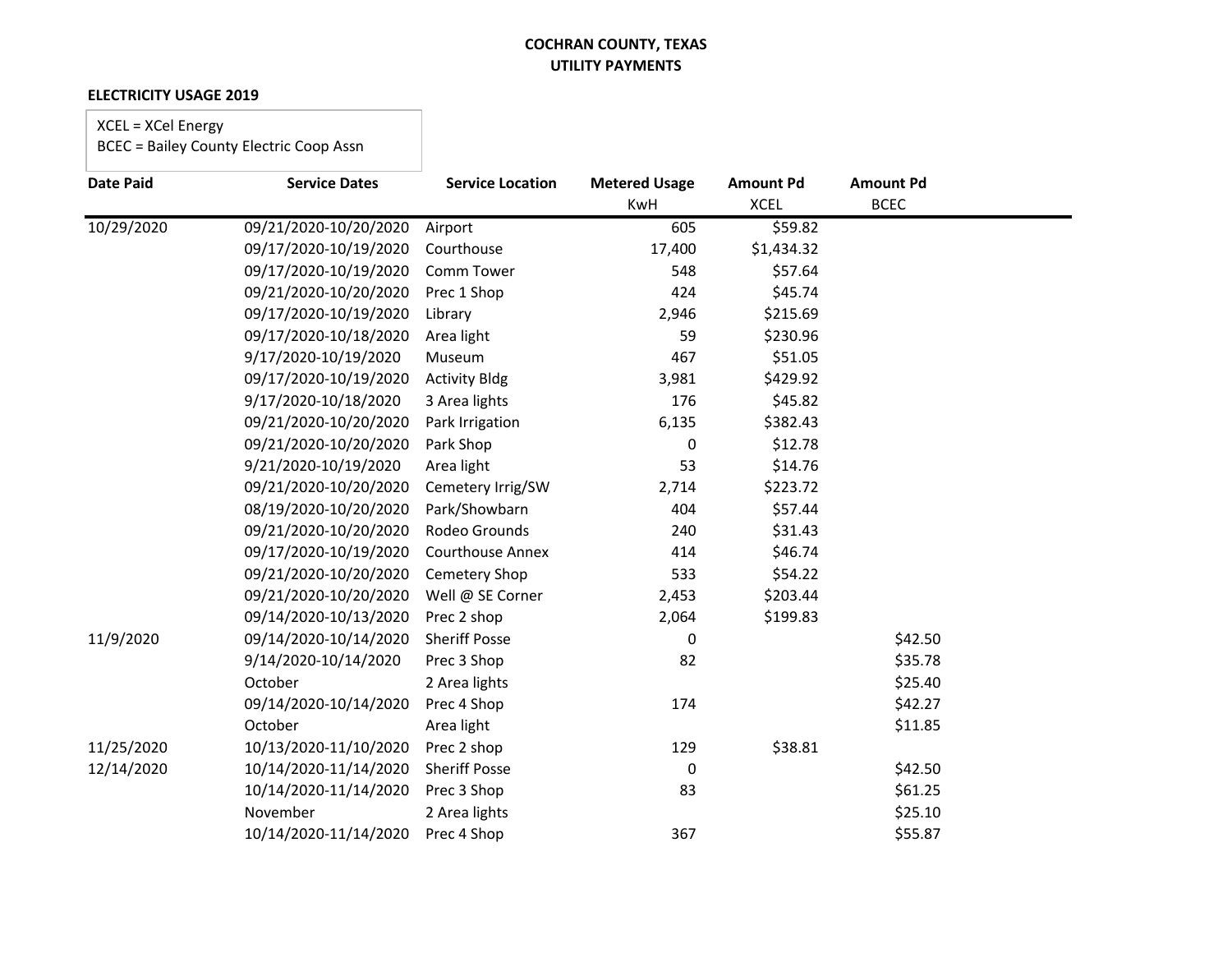#### **ELECTRICITY USAGE 2020**

# XCEL = XCel Energy

|                  |                       | <b>Service Location</b> |                      |                  |                  |  |
|------------------|-----------------------|-------------------------|----------------------|------------------|------------------|--|
| <b>Date Paid</b> | <b>Service Dates</b>  |                         | <b>Metered Usage</b> | <b>Amount Pd</b> | <b>Amount Pd</b> |  |
|                  |                       |                         | KwH                  | <b>XCEL</b>      | <b>BCEC</b>      |  |
| 12/14/2020       | November              | Area light              |                      |                  | \$11.85          |  |
| 12/14/2020       | 10/20/2020-11/18/2020 | Airport                 | 734                  | \$67.34          |                  |  |
|                  | 10/19/2020-11/16/2020 | Courthouse              | 19,800               | \$1,703.47       |                  |  |
|                  | 10/19/2020-11/16/2020 | Comm Tower              | 440                  | \$46.84          |                  |  |
|                  | 10/20/2020-11/18/2020 | Prec 1 Shop             | 467                  | \$47.48          |                  |  |
|                  | 10/19/2020-11/16/2020 | Library                 | 181                  | \$27.00          |                  |  |
|                  | 10/19/2020-11/16/2020 | Area light              | 51                   | \$15.18          |                  |  |
|                  | 10/19/2020-11/16/2020 | Museum                  | 1,021                | \$91.31          |                  |  |
|                  | 10/19/2020-11/16/2020 | <b>Activity Bldg</b>    | 2,161                | \$247.33         |                  |  |
|                  | 10/19/2020-11/16/2020 | 3 Area lights           | 154                  | \$45.53          |                  |  |
|                  | 10/20/2020-11/18/2020 | Park Irrigation         | 5,419                | \$326.52         |                  |  |
|                  | 10/20/2020-11/18/2020 | Park Shop               | 200                  | \$27.64          |                  |  |
|                  | 10/20/2020-11/18/2020 | Area light              | 53                   | \$42.40          |                  |  |
|                  | 10/20/2020-11/18/2020 | Cemetery Irrig/SW       | 1,857                | \$150.79         |                  |  |
|                  | 10/20/2020-11/18/2020 | Park/Showbarn           | 1,272                | \$107.30         |                  |  |
|                  | 10/20/2020-11/18/2020 | Rodeo Grounds           | 120                  | \$21.70          |                  |  |
|                  | 09/17/2020-11/16/2020 | Courthouse Annex        |                      | \$49.94          |                  |  |
|                  | 10/20/2020-11/18/2020 | Cemetery Shop           | 732                  | \$67.19          |                  |  |
|                  | 10/20/2020-11/18/2020 | Well @ SE Corner        | 3,290                | \$257.30         |                  |  |
| 12/30/2020       | 11/10/2020-12/10/2020 | Prec 2 shop             | 41                   | \$32.12          |                  |  |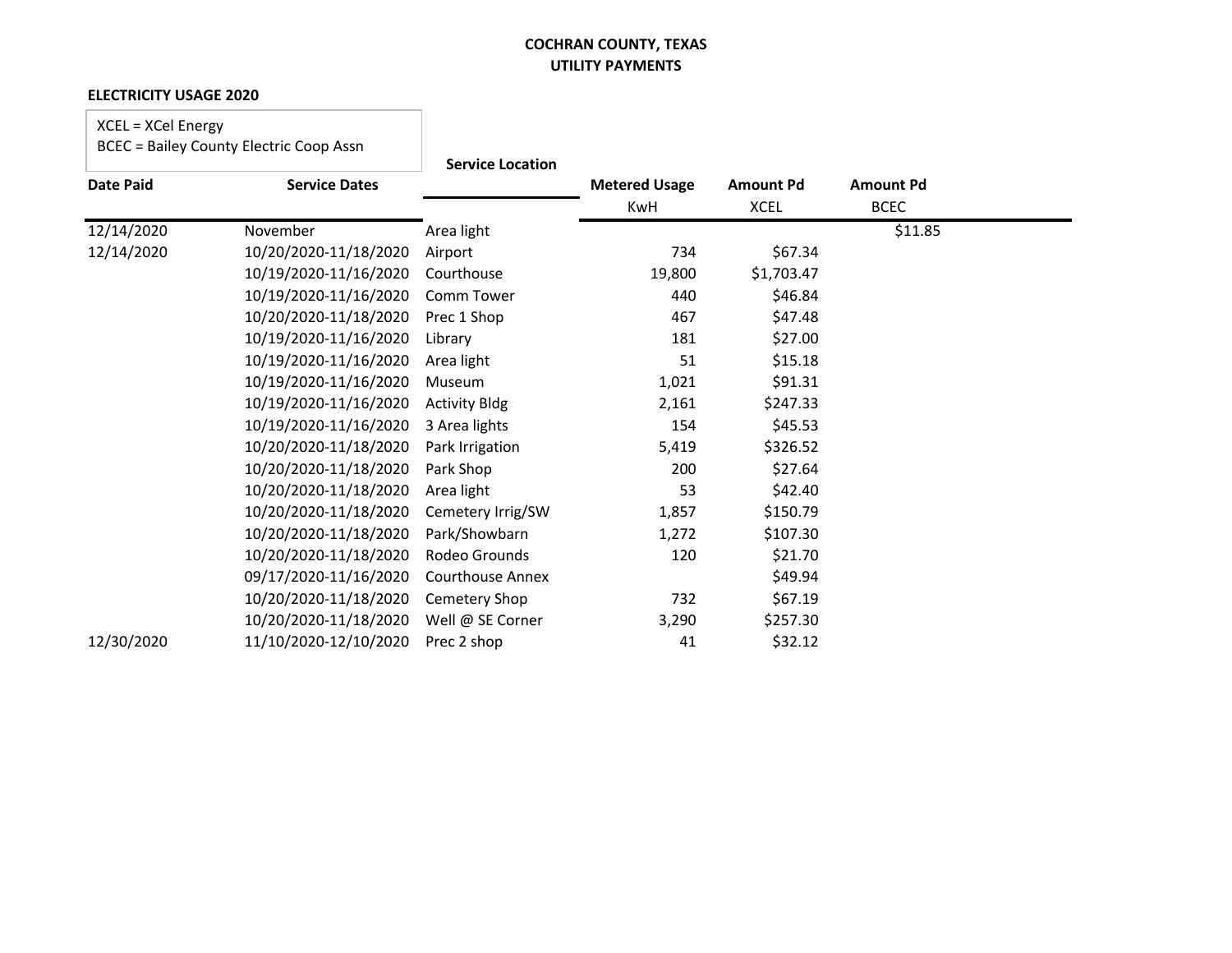#### **NATURAL GAS USAGE 2020**

City of Mrtn = City of Morton WTG = West Texas Gas, Inc. City of Wht = City of Whiteface

| <b>Date Paid</b> | <b>Service Dates</b>  | <b>Service Location</b> | <b>Metered Usage</b> | <b>Amount Pd</b> | <b>Amount Pd</b> | <b>Amount Pd</b> |
|------------------|-----------------------|-------------------------|----------------------|------------------|------------------|------------------|
|                  |                       |                         | <b>MCF</b>           | City of Mrtn     | <b>WTG</b>       | City of Wht      |
| 1/13/2020        | 11/25/2019-12/27/2019 | Park/Shop               | 0                    |                  | \$14.15          |                  |
|                  | 11/25/2019-12/27/2019 | Park/Showbarn           | 16.4                 |                  | \$91.92          |                  |
|                  | 11/25/2019-12/27/2019 | Prec 3 Shop             | 0                    |                  | \$24.90          |                  |
|                  | 11/15/2019-12/19/2019 | Prec 2 Shop             | 3.4                  |                  |                  | \$25.39          |
|                  | 11/15/2019-12/15/2019 | Library                 | 21                   | \$185.25         |                  |                  |
|                  | 11/15/2019-12/15/2019 | Museum                  | 31                   | \$272.75         |                  |                  |
|                  | 11/15/2019-12/15/2019 | <b>Activity Bldg</b>    | 26                   | \$229.00         |                  |                  |
|                  | 11/15/2019-12/15/2019 | Courthouse              | 55                   | \$482.75         |                  |                  |
|                  | 11/15/2019-12/15/2019 | Prec 1 Shop             | 3                    | \$27.75          |                  |                  |
| 1/30/2020        | 12/19/2019-01/15/2020 | Prec 2 Shop             | 2.7                  |                  |                  | \$20.98          |
| 2/10/2020        | 12/27/2019-01/27/2020 | Park/Shop               | 0                    |                  | \$14.15          |                  |
|                  | 12/27/2019-01/27/2020 | Park/Showbarn           | 47.2                 |                  | \$194.95         |                  |
|                  | 12/27/2019-01/27/2020 | Prec 3 Shop             | 0                    |                  | \$24.90          |                  |
|                  | 12/16/2019-01/15/2020 | Library                 | 23                   | \$202.75         |                  |                  |
|                  | 12/16/2019-01/15/2020 | Museum                  | 31                   | \$272.75         |                  |                  |
|                  | 12/16/2019-01/15/2020 | <b>Activity Bldg</b>    | 147                  | \$1,287.75       |                  |                  |
|                  | 12/16/2019-01/15/2020 | Courthouse              | 49                   | \$430.25         |                  |                  |
|                  | 12/16/2019-01/15/2020 | Prec 1 Shop             | 15                   | \$132.75         |                  |                  |
| 3/9/2020         | 01/15/2020-02/18/2020 | Library                 | 31                   | \$272.75         |                  |                  |
|                  | 01/15/2020-02/18/2020 | Museum                  | 34                   | \$299.00         |                  |                  |
|                  | 01/15/2020-02/18/2020 | <b>Activity Bldg</b>    | 180                  | \$1,576.50       |                  |                  |
|                  | 01/15/2020-02/18/2020 | Courthouse              | 34                   | \$299.00         |                  |                  |
|                  | 01/15/2020-02/18/2020 | Prec 1 Shop             | 21                   | \$185.25         |                  |                  |
|                  | 01/15/2020-02/13/2020 | Prec 2 Shop             | 4.4                  |                  |                  | \$32.45          |
|                  | 01/27/2020-02/28/2020 | Park/Shop               | 0                    |                  | \$14.75          |                  |
|                  | 01/27/2020-02/28/2020 | Park/Showbarn           | 22.7                 |                  | \$101.15         |                  |
|                  | 01/27/2020-02/28/2020 | Prec 3 Shop             | 0                    |                  | \$26.22          |                  |
| 3/30/2020        | 02/13/2020-13/17/2020 | Prec 2 Shop             | 3.5                  |                  |                  | \$26.38          |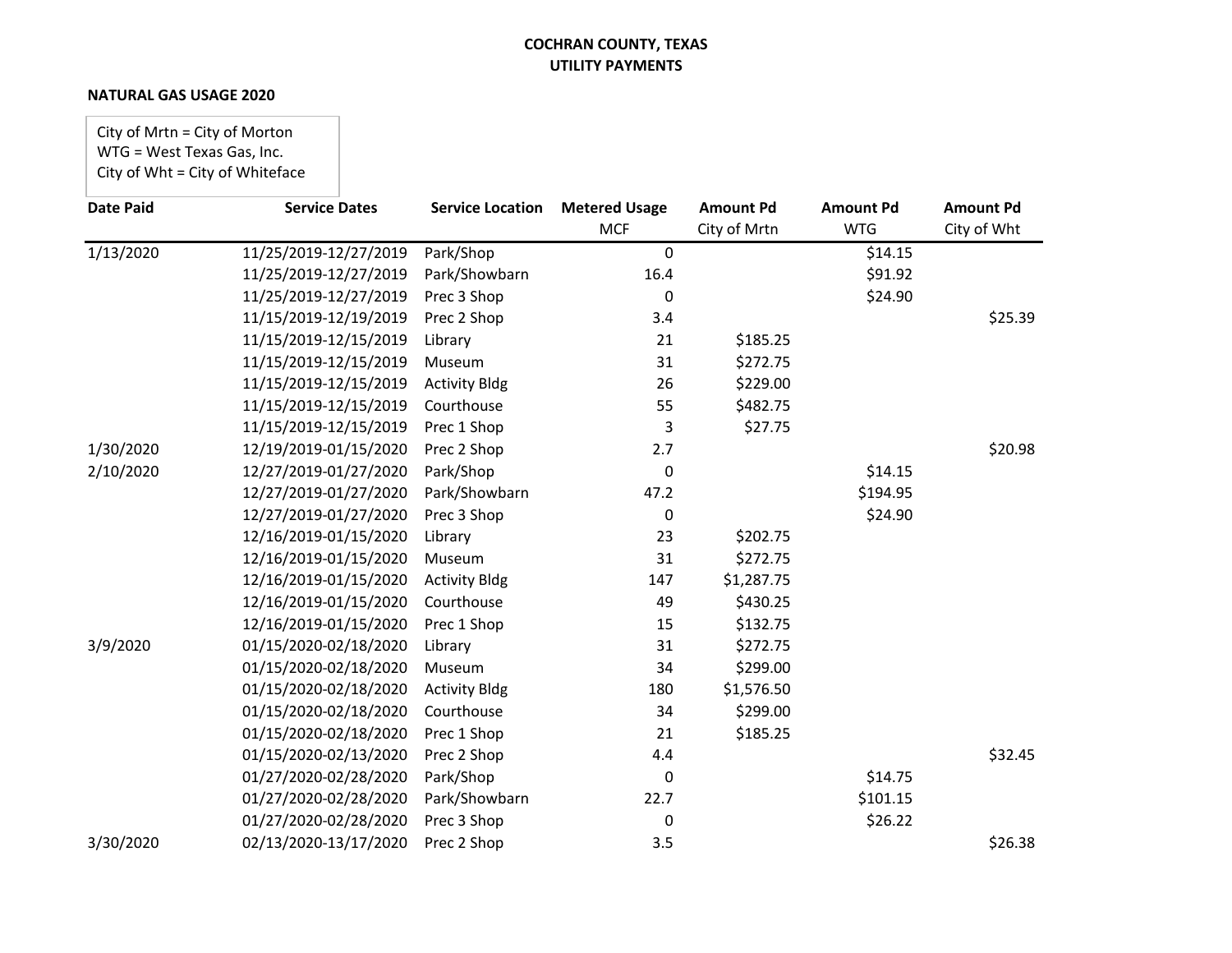#### **NATURAL GAS USAGE 2020**

City of Mrtn = City of Morton WTG = West Texas Gas, Inc City of Wht = City of Whiteface

| <b>Date Paid</b> | <b>Service Dates</b>  | <b>Service Location</b> | <b>Metered Usage</b> | <b>Amount Pd</b> | <b>Amount Pd</b> | <b>Amount Pd</b> |
|------------------|-----------------------|-------------------------|----------------------|------------------|------------------|------------------|
|                  |                       |                         | <b>MCF</b>           | City of Mrtn     | <b>WTG</b>       | City of Wht      |
| 4/13/2020        | 02/18/2020-03/16/2020 | Library                 | 15                   | \$132.75         |                  |                  |
|                  | 02/18/2020-03/16/2020 | Museum                  | 16                   | \$141.50         |                  |                  |
|                  | 02/18/2020-03/16/2020 | <b>Activity Bldg</b>    | 76                   | \$666.50         |                  |                  |
|                  | 02/18/2020-03/16/2020 | Courthouse              | 6                    | \$54.00          |                  |                  |
|                  | 02/18/2020-03/16/2020 | Prec 1 Shop             | 8                    | \$71.50          |                  |                  |
|                  | 02/28/2020-03/25/2020 | Park/Shop               | 0                    |                  | \$14.75          |                  |
|                  | 02/28/2020-03/25/2020 | Park/Showbarn           | 4                    |                  | \$36.95          |                  |
|                  | 02/28/2020-03/25/2020 | Prec 3 Shop             | 0                    |                  | \$26.22          |                  |
| 5/11/2020        | 03/16/2020-04/15/2020 | Library                 | 11                   | \$97.75          |                  |                  |
|                  | 03/16/2020-04/15/2020 | Museum                  | 14                   | \$124.00         |                  |                  |
|                  | 03/16/2020-04/15/2020 | <b>Activity Bldg</b>    | 42                   | \$369.00         |                  |                  |
|                  | 03/16/2020-04/15/2020 | Courthouse              | 7                    | \$62.75          |                  |                  |
|                  | 03/16/2020-04/15/2020 | Prec 1 Shop             | 3                    | \$27.75          |                  |                  |
|                  | 03/16/2020-04/15/2020 | Prec 2 Shop             | 0                    |                  |                  | \$16.50          |
|                  | 03/25/2020-04/30/2020 | Park/Shop               | 0                    |                  | \$14.75          |                  |
|                  | 03/25/2020-04/30/2020 | Park/Showbarn           | 1.6                  |                  | \$30.84          |                  |
|                  | 03/25/2020-04/28/2020 | Prec 3 Shop             | 0                    |                  | \$26.22          |                  |
|                  | 04/15/2020-05/15/2020 | Library                 | 1                    | \$19.00          |                  |                  |
|                  | 04/15/2020-05/15/2020 | Museum                  | 6                    | \$54.00          |                  |                  |
|                  | 04/15/2020-05/15/2020 | <b>Activity Bldg</b>    | 15                   | \$132.75         |                  |                  |
|                  | 04/15/2020-05/15/2020 | Courthouse              | 5                    | \$45.25          |                  |                  |
|                  | 04/15/2020-05/15/2020 | Prec 1 Shop             | 0                    | \$19.00          |                  |                  |
|                  | 04/15/2020-05/14/2020 | Prec 2 Shop             | 0                    |                  |                  | \$16.50          |
| 6/8/2020         | 04/30/2020-05/29/2020 | Park/Shop               | 0                    |                  | \$14.75          |                  |
|                  | 04/30/2020-05/29/2020 | Park/Showbarn           | 0                    |                  | \$26.22          |                  |
|                  | 04/28/2020-05/28/2020 | Prec 3 Shop             | 0                    |                  | \$26.22          |                  |
| 7/13/2020        | 05/15/2020-06/15/2020 | Library                 | 0                    | \$19.00          |                  |                  |
|                  | 05/15/2020-06/15/2020 | Museum                  | 3                    | \$27.75          |                  |                  |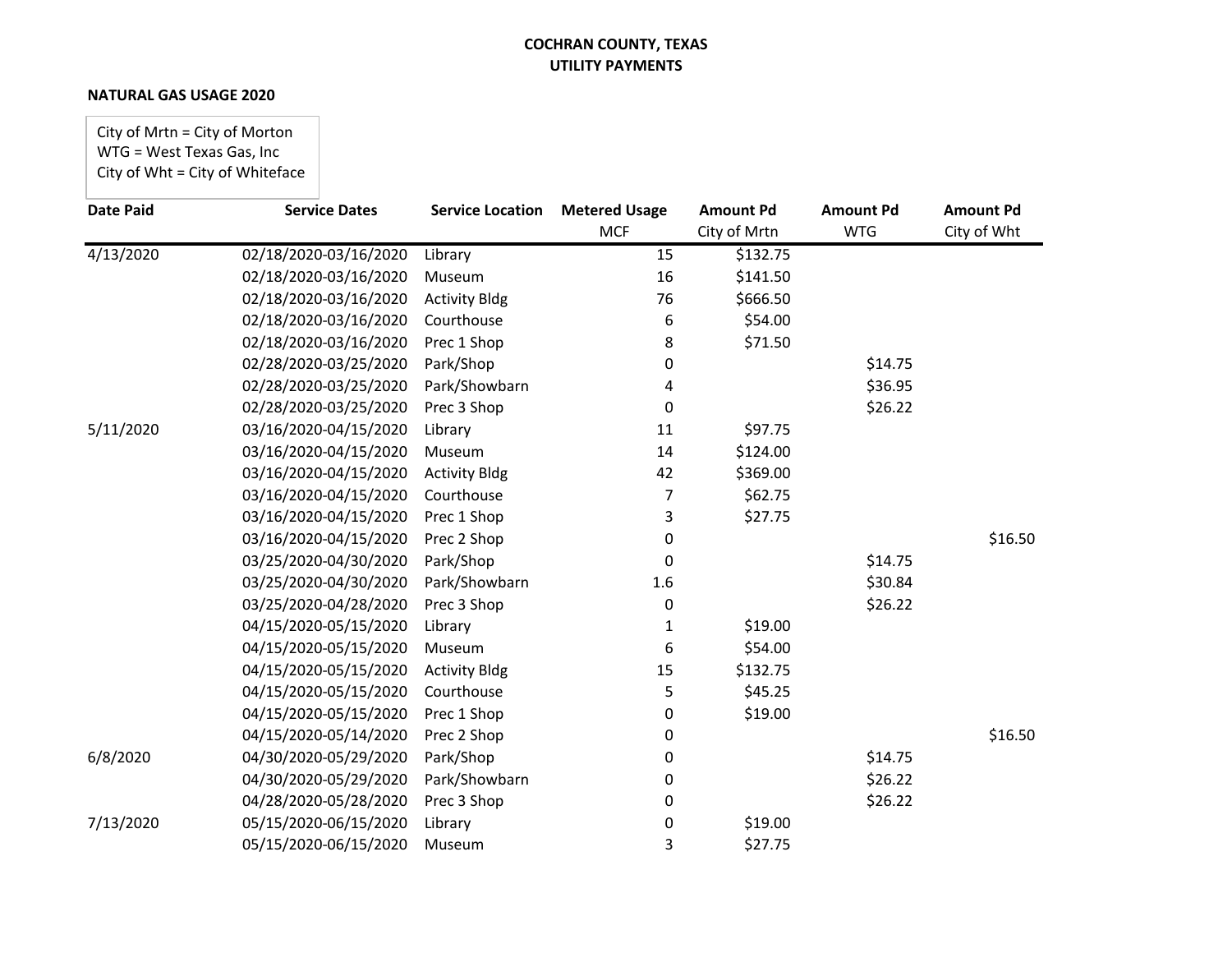#### **NATURAL GAS USAGE 2020**

City of Mrtn = City of Morton WTG = West Texas Gas, Inc City of Wht = City of Whiteface

| <b>Date Paid</b> | <b>Service Dates</b>  | <b>Service Location</b> | <b>Metered Usage</b> | <b>Amount Pd</b> | <b>Amount Pd</b> | <b>Amount Pd</b> |
|------------------|-----------------------|-------------------------|----------------------|------------------|------------------|------------------|
|                  |                       |                         | <b>MCF</b>           | City of Mrtn     | <b>WTG</b>       | City of Wht      |
| 7/13/2020        | 05/15/2020-06/15/2020 | <b>Activity Bldg</b>    | 4                    | \$36.50          |                  |                  |
|                  | 05/15/2020-06/15/2020 | Courthouse              | 4                    | \$36.50          |                  |                  |
|                  | 05/15/2020-06/15/2020 | Prec 1 Shop             | 0                    | \$19.00          |                  |                  |
|                  | 05/14/2020-06/15/2020 | Prec 2 Shop             | 0                    |                  |                  | \$16.50          |
|                  | 05/29/2020-06/25/2020 | Park/Shop               | 0                    |                  | \$14.75          |                  |
|                  | 05/29/2020-06/25/2020 | Park/Showbarn           | 0                    |                  | \$26.22          |                  |
|                  | 05/28/2020-06/24/2020 | Prec 3 Shop             | 0                    |                  | \$26.22          |                  |
| 7/30/2020        | 06/16/2020-07/15/2020 | Prec 2 Shop             | 0                    |                  |                  | \$16.50          |
| 8/10/2020        | 06/15/2020-07/15/2020 | Library                 | 0                    | \$19.00          |                  |                  |
|                  | 06/15/2020-07/15/2020 | Museum                  | 4                    | \$36.50          |                  |                  |
|                  | 06/15/2020-07/15/2020 | <b>Activity Bldg</b>    | 4                    | \$36.50          |                  |                  |
|                  | 06/15/2020-07/15/2020 | Courthouse              | 3                    | \$27.75          |                  |                  |
|                  | 06/15/2020-07/15/2020 | Prec 1 Shop             | 0                    | \$19.00          |                  |                  |
|                  | 06/25/2020-07/27/2020 | Park/Shop               | 0                    |                  | \$14.75          |                  |
|                  | 06/25/2020-07/27/2020 | Park/Showbarn           | 0                    |                  | \$26.22          |                  |
|                  | 06/24/2020-07/28/2020 | Prec 3 Shop             | 0.3                  |                  | \$27.34          |                  |
| 8/28/2020        | 07/15/2020-08/14/2020 | Prec 2 Shop             | 0                    |                  |                  | \$16.50          |
| 9/14/2020        | 07/15/2020-08/14/2020 | Library                 | 0                    | \$19.00          |                  |                  |
|                  | 07/15/2020-08/14/2020 | Museum                  | 3                    | \$27.75          |                  |                  |
|                  | 07/15/2020-08/14/2020 | <b>Activity Bldg</b>    | 3                    | \$27.75          |                  |                  |
|                  | 07/15/2020-08/14/2020 | Courthouse              | 0                    | \$19.00          |                  |                  |
|                  | 07/15/2020-08/14/2020 | Prec 1 Shop             | 0                    | \$19.00          |                  |                  |
|                  | 04/27/2020-08/25/2020 | Park/Showbarn           | 0                    |                  | \$26.22          |                  |
|                  | 07/27/2020-08/25/2020 | Park/Shop               | 0                    |                  | \$14.75          |                  |
|                  | 07/28/2020-08/25/2020 | Prec 3 Shop             | 0.1                  |                  | \$26.60          |                  |
| 9/29/2020        | 08/14/2020-09/14/2020 | Prec 2 Shop             | 1.4                  |                  |                  | \$16.50          |
| 10/12/2020       | 08/14/2020-09/15/2020 | Library                 | 2                    | \$19.00          |                  |                  |
|                  | 08/14/2020-09/15/2020 | Museum                  | 6                    | \$54.00          |                  |                  |